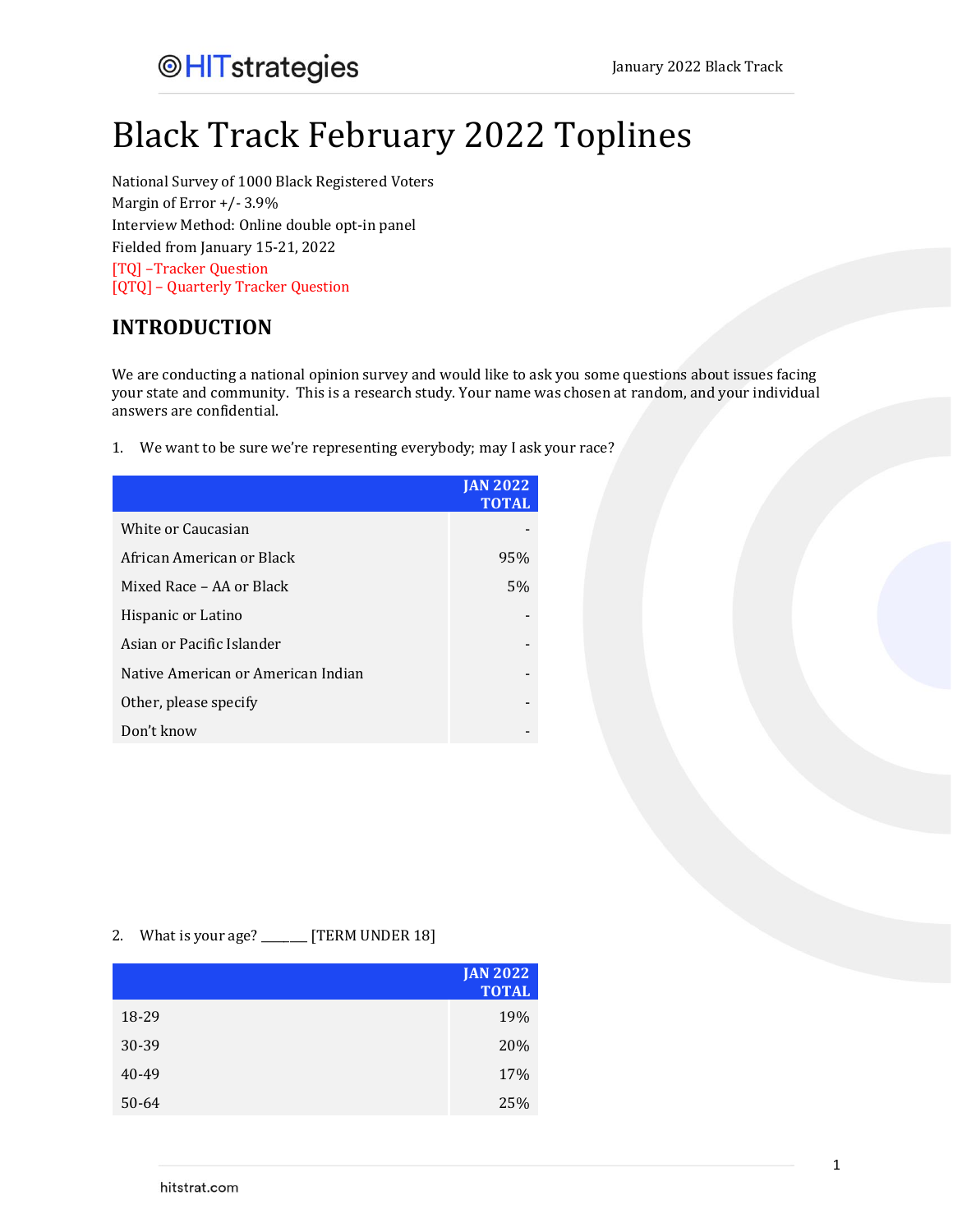$65+$  19%

### 3. Are you registered to vote in <state>?

|                | <b>JAN 2022</b><br><b>TOTAL</b> |
|----------------|---------------------------------|
| Yes            | 100%                            |
| N <sub>0</sub> | $\overline{\phantom{0}}$        |
| Don't know     | -                               |

It is fairly normal to miss an election, and we want to get an idea of how frequent that is for some people…

4. [TQ] Did you vote in the 2012 election between Barack Obama and Mitt Romney?

|                        | <b>IAN 2022</b><br><b>TOTAL</b> | <b>DEC 2021</b><br><b>TOTAL</b> | <b>NOV 2021</b><br><b>TOTAL</b> | <b>OCT 2021</b><br><b>TOTAL</b> | <b>SEP 2021</b><br><b>TOTAL</b> |
|------------------------|---------------------------------|---------------------------------|---------------------------------|---------------------------------|---------------------------------|
| Yes, I voted           | 83%                             | 79%                             | 82%                             | 81%                             | 84%                             |
| No, I did not vote     | 7%                              | 9%                              | 8%                              | 9%                              | 9%                              |
| No, I was not eligible | 9%                              | 11%                             | 9%                              | 9%                              | 7%                              |
| Don't remember         | 1%                              | 1%                              | 1%                              | 1%                              | 0%                              |

### 5. [TQ] Did you vote in the 2016 election between Hillary Clinton and Donald Trump?

|                        | <b>IAN 2022</b><br><b>TOTAL</b> | <b>DEC 2021</b><br><b>TOTAL</b> | <b>NOV 2021</b><br><b>TOTAL</b> | <b>OCT 2021</b><br><b>TOTAL</b> | <b>SEP 2021</b><br><b>TOTAL</b> |
|------------------------|---------------------------------|---------------------------------|---------------------------------|---------------------------------|---------------------------------|
| Yes, I voted           | 82%                             | 81%                             | 83%                             | 81%                             | 83%                             |
| No, I did not vote     | 10%                             | 11%                             | 10%                             | 11%                             | 13%                             |
| No, I was not eligible | 7%                              | 7%                              | 6%                              | 7%                              | $4\%$                           |
| Don't remember         | 1%                              | 1%                              | 1%                              | 1%                              | $0\%$                           |

### 6. [TQ] Did you vote in the 2018 midterm elections in your state for Congress and other state and local races?

|              | <b>TOTAL</b> | <b>TOTAL</b> | [AN 2022 DEC 2021 NOV 2021 OCT 2021 SEP 2021]<br><b>STOTAL</b> | <b>TOTAL</b> | <b>STOTAL</b> |
|--------------|--------------|--------------|----------------------------------------------------------------|--------------|---------------|
| Yes, I voted | 75%          | 73%          | 77%                                                            | $77\%$       | 75%           |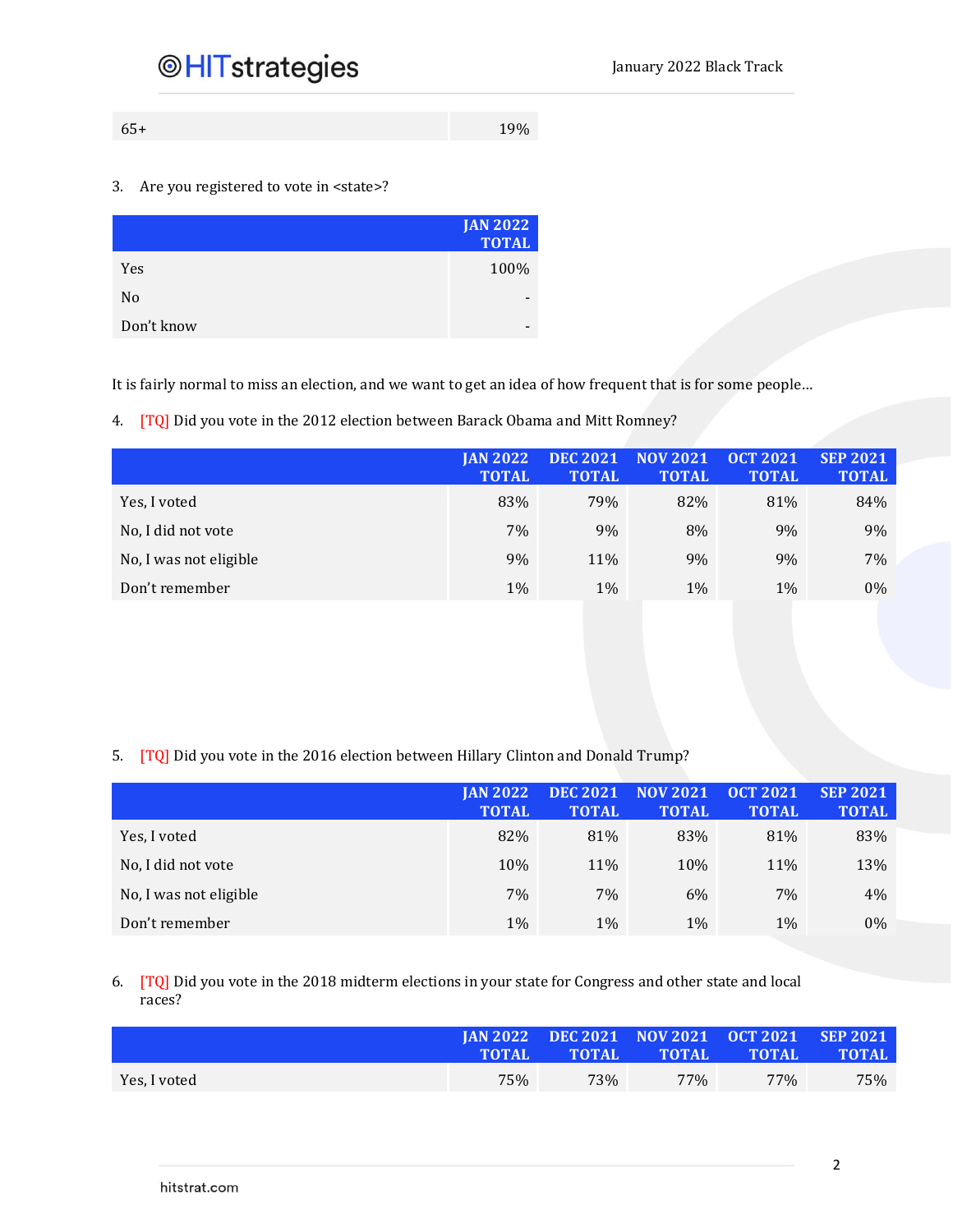## **@HITstrategies**

| No, I did not vote     | 18% | 19% | 17% | 18% | 20% |
|------------------------|-----|-----|-----|-----|-----|
| No, I was not eligible | 5%  | 5%  | 3%  | 3%  | 3%  |
| Don't remember         | 2%  | 2%  | 2%  | 2%  | 2%  |

7. [TQ] Did you vote in the 2020 election between Joe Biden and Donald Trump?

|                        | <b>IAN 2022</b><br><b>TOTAL</b> | <b>DEC 2021</b><br><b>TOTAL</b> | <b>NOV 2021</b><br><b>TOTAL</b> | <b>OCT 2021</b><br><b>TOTAL</b> | <b>SEP 2021</b><br><b>TOTAL</b> |
|------------------------|---------------------------------|---------------------------------|---------------------------------|---------------------------------|---------------------------------|
| Yes, I voted           | 91%                             | 93%                             | 94%                             | 92%                             | 92%                             |
| No, I did not vote     | 8%                              | 5%                              | 4%                              | 6%                              | 7%                              |
| No, I was not eligible | 1%                              | $1\%$                           | 1%                              | 1%                              | 1%                              |
| Don't remember         | $0\%$                           | $\overline{a}$                  | 0%                              | 0%                              | 0%                              |

### [DISPLAY IF Q7=1]

### 8. Who did you vote for in 2020?

|                | <b>JAN 2022</b><br><b>TOTAL</b> | <b>DEC 2021</b><br><b>TOTAL</b> | <b>NOV 2021</b><br><b>TOTAL</b> | <b>OCT 2021</b><br><b>TOTAL</b> | <b>SEP 2021</b><br><b>TOTAL</b> |
|----------------|---------------------------------|---------------------------------|---------------------------------|---------------------------------|---------------------------------|
| Donald Trump   | 9%                              | 9%                              | 8%                              | 10%                             | 7%                              |
| Joe Biden      | 89%                             | 89%                             | 90%                             | 87%                             | 91%                             |
| Howie Hawkins  | $0\%$                           | 1%                              | 0%                              | $0\%$                           | 1%                              |
| Jo Jorgensen   | $0\%$                           | $0\%$                           | $0\%$                           | 1%                              | $0\%$                           |
| Don't remember | 2%                              | 1%                              | 2%                              | 2%                              | 2%                              |

9. Regardless of how you have previously voted, do you think of yourself as a Democrat, a Republican, an Independent, or something else? If you consider yourself a Democrat, would you call yourself a strong Democrat or a not very strong Democrat? If you consider yourself a Republican, would you call yourself a strong Republican or a not very strong Republican? [ONLINE: ONLY SURFACE "DON'T KNOW" IF SKIPPED]

|                          | <b>IAN 2022</b> | <b>DEC 2021</b> | <b>NOV 2021</b> | <b>OCT 2021</b> | <b>SEP 2021</b> |
|--------------------------|-----------------|-----------------|-----------------|-----------------|-----------------|
|                          | <b>TOTAL</b>    | <b>TOTAL</b>    | <b>TOTAL</b>    | <b>TOTAL</b>    | <b>TOTAL</b>    |
| <b>Total Democrat</b>    | 72%             | <b>71%</b>      | 75%             | 71%             | 76%             |
| <b>Total Republican</b>  | 6%              | 6%              | 4%              | 7%              | $5\%$           |
| <b>Total Independent</b> | 21%             | 22%             | 21%             | 21%             | 18%             |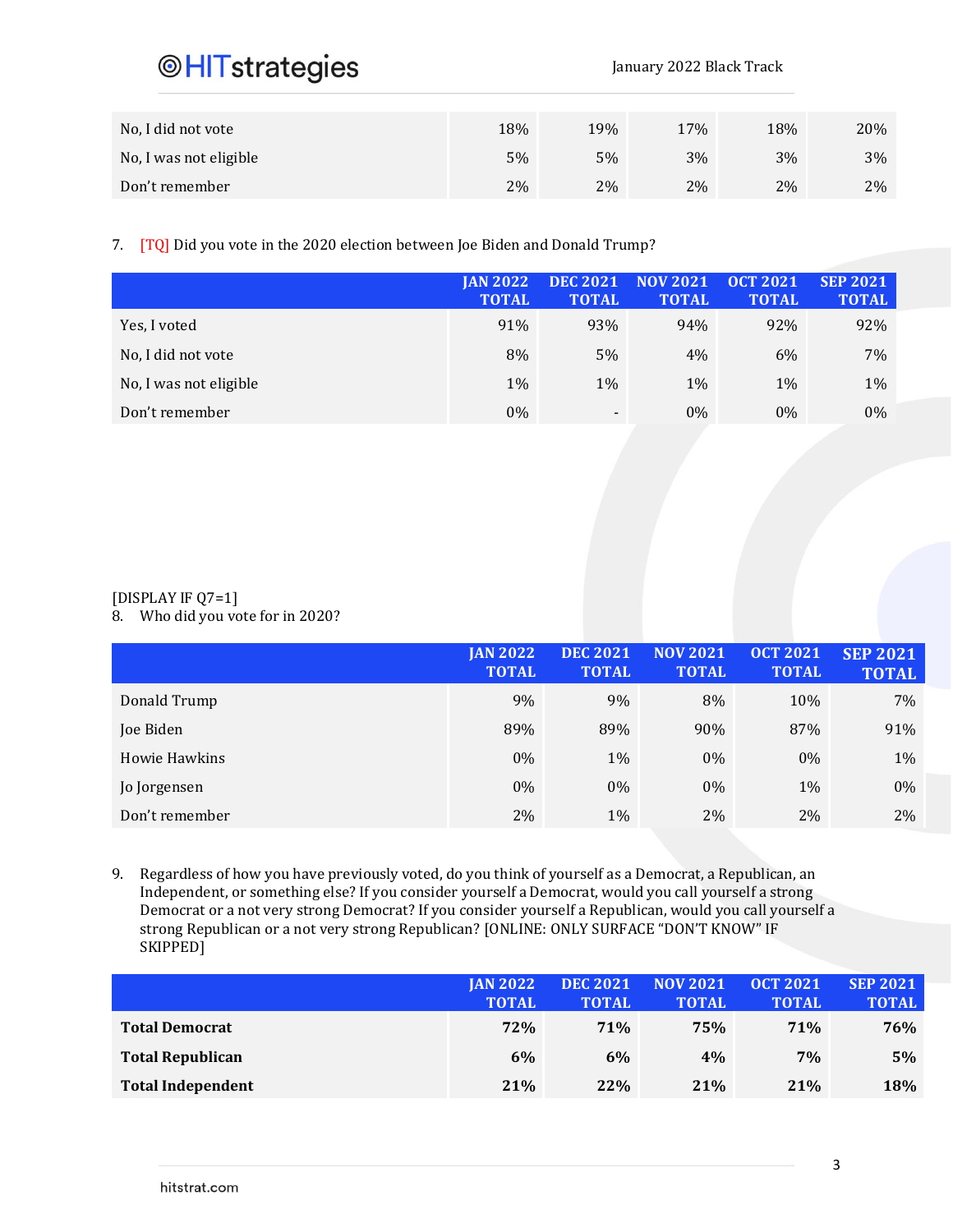January 2022 Black Track

| <b>Strong Democrat</b>       | 54%   | 50%   | 56%                      | 53%   | 56%   |
|------------------------------|-------|-------|--------------------------|-------|-------|
| Not strong Democrat          | 18%   | 21%   | 19%                      | 18%   | 21%   |
| Strong Republican            | 3%    | 5%    | 3%                       | 4%    | 2%    |
| Not strong Republican        | 3%    | $1\%$ | 1%                       | 2%    | 3%    |
| Independent                  | 12%   | 14%   | 12%                      | 13%   | 10%   |
| Independent, lean Democrat   | 6%    | 6%    | 6%                       | 8%    | 7%    |
| Independent, lean Republican | 2%    | 2%    | 2%                       | 1%    | 2%    |
| DK/Other, please specify     | $1\%$ | $1\%$ | $\overline{\phantom{a}}$ | $1\%$ | $1\%$ |

## **POLITICAL CLIMATE**

10. [SSA] [TQ] Thinking about the direction in which the country is headed, generally speaking, are you very satisfied, satisfied, dissatisfied, or very dissatisfied with the direction in which the country is headed? [ONLINE: ONLY SURFACE "DON'T KNOW" IF SKIPPED]

|                           | <b>JAN 2022</b><br><b>TOTAL</b> | <b>DEC 2021</b><br><b>TOTAL</b> | <b>NOV 2021</b><br><b>TOTAL</b> | <b>OCT 2021</b><br><b>TOTAL</b> | <b>SEP 2021</b><br><b>TOTAL</b> |
|---------------------------|---------------------------------|---------------------------------|---------------------------------|---------------------------------|---------------------------------|
| <b>Total satisfied</b>    | 61%                             | 61%                             | 64%                             | 66%                             | 76%                             |
| <b>Total dissatisfied</b> | 39%                             | 39%                             | 36%                             | 34%                             | 24%                             |
| Very satisfied            | 23%                             | 20%                             | 26%                             | 28%                             | 26%                             |
| Satisfied                 | 38%                             | 41\%                            | 38%                             | 38%                             | 50%                             |
| Dissatisfied              | 29%                             | 27%                             | 26%                             | 24%                             | 19%                             |
| Very dissatisfied         | 10%                             | 12%                             | 10%                             | 10%                             | 5%                              |

11. [SSB] [TQ] Do you APPROVE or DISAPPROVE of the way Joe Biden is handling his job as president of the United States? [ONLINE: ONLY SURFACE "DON'T KNOW" IF SKIPPED]

|                         | <b>JAN 2022</b><br><b>TOTAL</b> | <b>DEC 2021</b><br><b>TOTAL</b> | <b>NOV 2021</b><br><b>TOTAL</b> | <b>OCT 2021</b><br><b>TOTAL</b> | <b>SEP 2021</b><br><b>TOTAL</b> |
|-------------------------|---------------------------------|---------------------------------|---------------------------------|---------------------------------|---------------------------------|
| Total approve           | 73%                             | 77%                             | 83%                             | 81%                             | 87%                             |
| <b>Total disapprove</b> | 27%                             | 23%                             | 17%                             | 19%                             | 13%                             |
| Strongly approve        | 33%                             | 30%                             | 37%                             | 37%                             | 42%                             |
| Somewhat approve        | 40%                             | 47%                             | 46%                             | 44%                             | 45%                             |
| Somewhat disapprove     | 16%                             | 15%                             | 11%                             | 13%                             | 8%                              |
| Strongly disapprove     | 10%                             | 8%                              | $6\%$                           | 6%                              | 5%                              |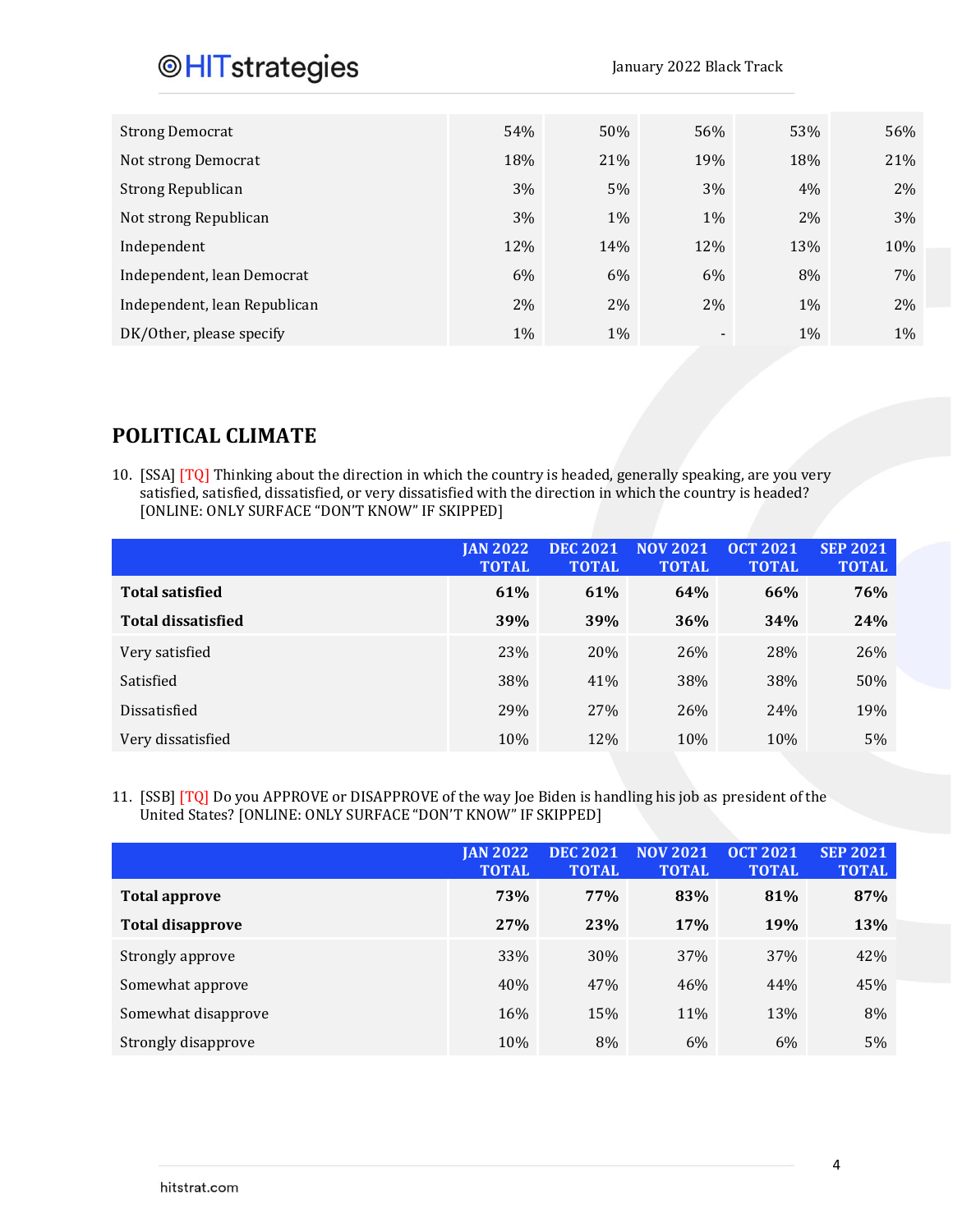12. [SSA] [TQ] Do you APPROVE or DISAPPROVE of the job the Joe Biden is doing in addressing the needs of Black people? [ONLINE: ONLY SURFACE "DON'T KNOW" IF SKIPPED]

|                         | <b>JAN 2022</b><br><b>TOTAL</b> | <b>DEC 2021</b><br><b>TOTAL</b> | <b>NOV 2021</b><br><b>TOTAL</b> | <b>OCT 2021</b><br><b>TOTAL</b> | <b>SEP 2021</b><br><b>TOTAL</b> |
|-------------------------|---------------------------------|---------------------------------|---------------------------------|---------------------------------|---------------------------------|
| <b>Total approve</b>    | 70%                             | 72%                             | 74%                             | 77%                             | 84%                             |
| <b>Total disapprove</b> | <b>30%</b>                      | 28%                             | 26%                             | 23%                             | <b>12%</b>                      |
| Strongly approve        | 30%                             | 28%                             | 35%                             | 34%                             | 38%                             |
| Somewhat approve        | 39%                             | 44%                             | 40%                             | 43%                             | 46%                             |
| Somewhat disapprove     | 21%                             | 17%                             | 16%                             | 14%                             | 7%                              |
| Strongly disapprove     | 9%                              | 11%                             | 9%                              | 9%                              | 4%                              |

13. [SSA] [TQ] Do you APPROVE or DISAPPROVE of the way that Democrats are handling their job in the United States Congress? [ONLINE: ONLY SURFACE "DON'T KNOW" IF SKIPPED]

|                         | <b>JAN 2022</b><br><b>TOTAL</b> | <b>DEC 2021</b><br><b>TOTAL</b> | <b>NOV 2021</b><br><b>TOTAL</b> | <b>OCT 2021</b><br><b>TOTAL</b> | <b>SEP 2021</b><br><b>TOTAL</b> |
|-------------------------|---------------------------------|---------------------------------|---------------------------------|---------------------------------|---------------------------------|
| Total approve           | 65%                             | 69%                             | 73%                             | 75%                             | 85%                             |
| <b>Total disapprove</b> | 35%                             | 31%                             | <b>27%</b>                      | 25%                             | <b>15%</b>                      |
| Strongly approve        | 26%                             | 24%                             | 28%                             | 30%                             | 34%                             |
| Somewhat approve        | 39%                             | 45%                             | 44%                             | 45%                             | 51%                             |
| Somewhat disapprove     | 27%                             | 21%                             | 18%                             | 19%                             | 12%                             |
| Strongly disapprove     | 8%                              | 10%                             | 9%                              | 6%                              | 3%                              |

14. [SSB] [TQ] Do you APPROVE or DISAPPROVE of the way that the U.S. Supreme Court is handling their job? [ONLINE: ONLY SURFACE "DON'T KNOW" IF SKIPPED]

| <b>JAN 2022</b> |        | DEC 2021 NOV 2021 | 7 OCT 2021. | <b>SEP 2021</b> |
|-----------------|--------|-------------------|-------------|-----------------|
| тотат.          | тотат. | чотак             | тотат.      | <b>TOTAL</b>    |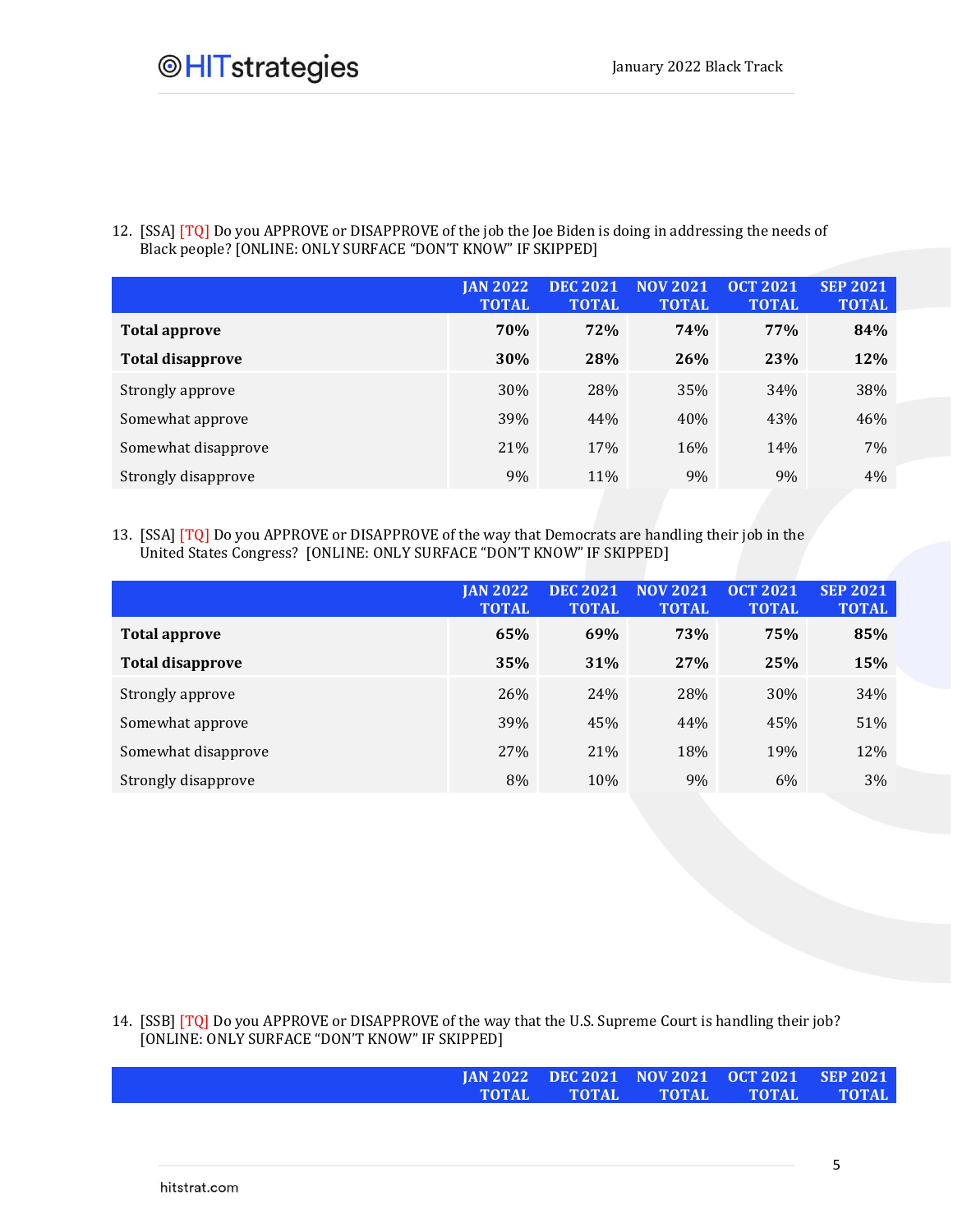## **@HITstrategies**

| <b>Total approve</b>    | 57%                      | 57%                      | 60%                      | <b>NA</b> | <b>NA</b> |
|-------------------------|--------------------------|--------------------------|--------------------------|-----------|-----------|
| <b>Total disapprove</b> | 43%                      | 43%                      | 40%                      | <b>NA</b> | <b>NA</b> |
| Strongly approve        | 16%                      | 10%                      | 18%                      | <b>NA</b> | NA        |
| Somewhat approve        | 40%                      | 47%                      | 42%                      | <b>NA</b> | NA        |
| Somewhat disapprove     | 31%                      | <b>30%</b>               | 29%                      | <b>NA</b> | NA        |
| Strongly disapprove     | 12%                      | 13%                      | 11%                      | <b>NA</b> | NA        |
| Don't know              | $\overline{\phantom{a}}$ | $\overline{\phantom{a}}$ | $\overline{\phantom{a}}$ | <b>NA</b> | NA        |

15. [TQ] I know it is a long way away, but how likely are you to vote in the 2022 elections for governor, members of Congress, and other state and local offices? Please rate on a scale of 0 to 10, where "10" means you will definitely vote, "5" means there is a 50/50 likelihood you will vote, and "0" means you will definitely not vote. You can choose any number from 0-10.

|                         | <b>JAN 2022</b><br><b>TOTAL</b> | <b>DEC 2021</b><br><b>TOTAL</b> | <b>NOV 2021</b><br><b>TOTAL</b> | <b>OCT 2021</b><br><b>TOTAL</b> | <b>SEP 2021</b><br><b>TOTAL</b> |
|-------------------------|---------------------------------|---------------------------------|---------------------------------|---------------------------------|---------------------------------|
| Total likely (6-10)     | 79%                             | 83%                             | 84%                             | 84%                             | 86%                             |
| Total unlikely (0-4)    | 4%                              | <b>16%</b>                      | $2\%$                           | 4%                              | 4%                              |
| Extremely likely (8-10) | 73%                             | 76%                             | 78%                             | 76%                             | 80%                             |
| Somewhat likely (6-7)   | 6%                              | 6%                              | 6%                              | 8%                              | 6%                              |
| Neutral (5)             | 18%                             | 14%                             | 13%                             | 13%                             | 10%                             |
| Not very likely (3-4)   | 2%                              | 1%                              | 1%                              | 2%                              | 1%                              |
| Not likely at all (0-2) | 2%                              | $1\%$                           | 1%                              | $2\%$                           | 3%                              |
| Don't know              | $\overline{\phantom{a}}$        | $\blacksquare$                  | $\overline{\phantom{a}}$        | $\overline{\phantom{0}}$        |                                 |
| Mean                    | 8.4                             | 8.7                             | 8.7                             | 8.6                             | 8.8                             |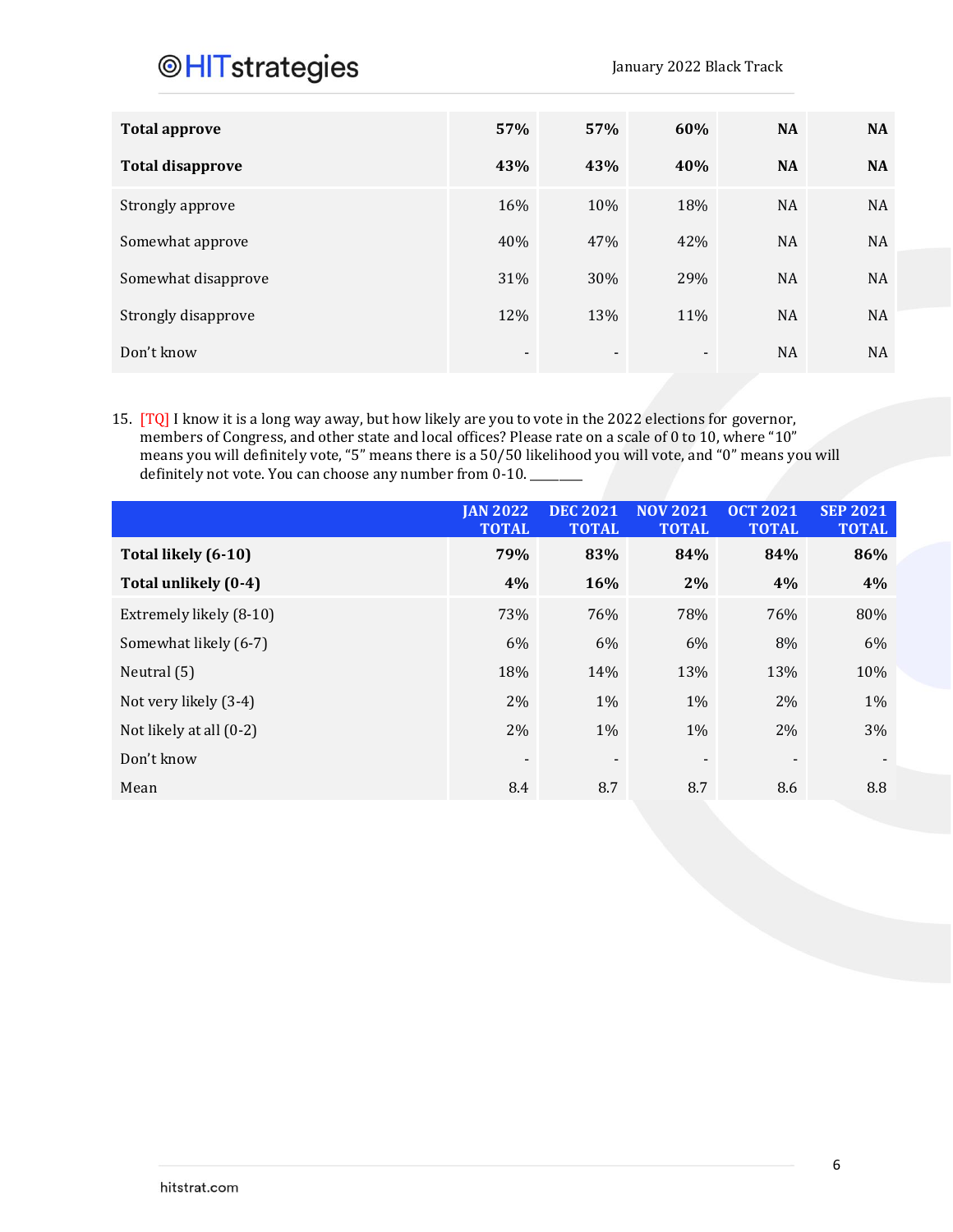16. Thinking about the upcoming 2022 midterm election in November for members of Congress. If the election were being held today, would you vote for the [ROTATE] \_Republican candidate, \_Democratic candidate or\_ the 3rd party candidate for Congress?

|                       | <b>JAN 2022</b><br><b>TOTAL</b> |
|-----------------------|---------------------------------|
| Democratic Candidate  | 71%                             |
| Republican Candidate  | 7%                              |
| 3rd Party Candidate   | 3%                              |
| Undecided             | 15%                             |
| <b>Would Not Vote</b> | $1\%$                           |
| Don't know            | 3%                              |

### 17. [TQ] [SSA] What issues should President Biden's top priority be to improve your community? Please select top 3. [ROTATE]

|                                        | <b>JAN 2022</b><br><b>TOTAL</b> | <b>DEC 2021</b><br><b>TOTAL</b> | <b>NOV 2021</b><br><b>TOTAL</b> | <b>OCT 2021</b><br><b>TOTAL</b> | <b>SEP 2021</b><br><b>TOTAL</b> |
|----------------------------------------|---------------------------------|---------------------------------|---------------------------------|---------------------------------|---------------------------------|
| COVID-19 economic recovery             | 40%                             | 35%                             | 37%                             | 39%                             | 43%                             |
| The spread of COVID-19                 | 34%                             | 32%                             | NA                              | <b>NA</b>                       | <b>NA</b>                       |
| Inflation or cost of living            | 28%                             | 24%                             | 33%                             | 28%                             | 31%                             |
| Job opportunities and increasing wages | 27%                             | 34%                             | 35%                             | 31%                             | 30%                             |
| Reducing racism and discrimination     | 24%                             | 28%                             | 27%                             | 27%                             | 28%                             |
| Health care                            | 24%                             | 24%                             | 25%                             | 23%                             | 24%                             |
| Crime and violence                     | 22%                             | 20%                             | 24%                             | 21%                             | 25%                             |
| Voting rights                          | 22%                             | 15%                             | 14%                             | 16%                             | 19%                             |
| Student loan debt                      | 17%                             | 17%                             | 13%                             | 11%                             | 13%                             |
| Climate change                         | 13%                             | 14%                             | 14%                             | 15%                             | 15%                             |
| Criminal justice reform                | 12%                             | 16%                             | 13%                             | 12%                             | 14%                             |
| Mental health care                     | 9%                              | 12%                             | 12%                             | 12%                             | 7%                              |
| Immigration                            | 7%                              | 11%                             | 10%                             | 12%                             | 6%                              |

18. [TQ] [SSB] What do you think the president's top priorities have been? Please select top 3. [ROTATE RESPONSES]

|                                        | <b>JAN 2022</b><br><b>TOTAL</b> | <b>DEC 2021</b><br><b>TOTAL</b> | <b>NOV 2021</b><br><b>TOTAL</b> | <b>OCT 2021</b><br><b>TOTAL</b> | <b>SEP 2021</b><br><b>TOTAL</b> |
|----------------------------------------|---------------------------------|---------------------------------|---------------------------------|---------------------------------|---------------------------------|
| COVID-19 economic recovery             | 55%                             | 61\%                            | 61\%                            | 57%                             | 61%                             |
| The spread of COVID-19                 | 53%                             | 58%                             | NA                              | <b>NA</b>                       | NA                              |
| Job opportunities and increasing wages | 27%                             | NA                              | 28%                             | 31\%                            | <b>33%</b>                      |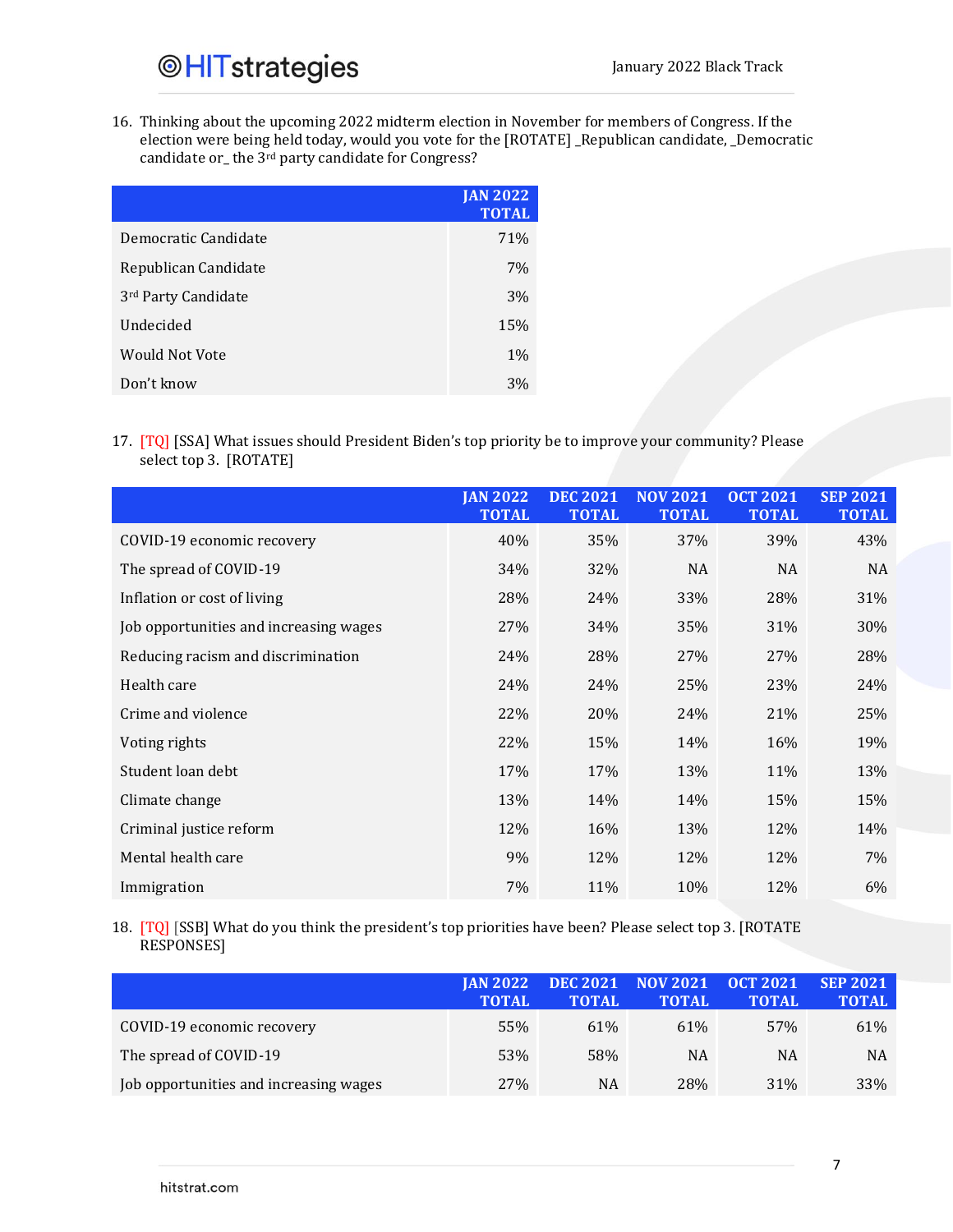## **OHITstrategies**

January 2022 Black Track

| Voting rights                      | 21% | 8%  | 12%       | 9%  | 11% |
|------------------------------------|-----|-----|-----------|-----|-----|
| Health care                        | 20% | 24% | 22%       | 22% | 19% |
| Inflation or cost of living        | 19% | 25% | <b>NA</b> | NA  | NA. |
| Crime and violence                 | 16% | 16% | 10%       | 13% | 12% |
| Reducing racism and discrimination | 14% | 17% | 17%       | 15% | 15% |
| Student loan debt                  | 13% | 13% | 11%       | 12% | 13% |
| Climate change                     | 12% | 21% | 16%       | 18% | 17% |
| Immigration                        | 10% | 16% | 14%       | 17% | 14% |
| Criminal justice reform            | 10% | 9%  | $7\%$     | 7%  | 8%  |
| Mental health care                 | 8%  | 7%  | 4%        | 5%  | 3%  |

19. Now, rate your feelings toward some people, organizations, and issues using a scale from zero to ten where "10" means that you feel VERY WARM and FAVORABLE towards them, a "0" means that you feel VERY COLD and UNFAVORABLE, and a "5" means that you do not feel particularly warm or cold. You may use any number from zero to ten depending on how you feel. If you have no opinion or have never heard of a person or organization, or issue, please say so. **[IF "NO OPINION" OR "DON'T KNOW," RECORD AS 101. IF "NEVER HEARD OF," RECORD AS 102.] [ROTATE RESPONSES]**

|                             | <b>JAN 2022</b><br><b>MEAN</b> | <b>DEC 2021</b><br><b>MEAN</b> | <b>NOV 2021</b><br><b>MEAN</b> | <b>OCT 2021</b><br><b>MEAN</b> | <b>SEP 2021</b><br><b>MEAN</b> |
|-----------------------------|--------------------------------|--------------------------------|--------------------------------|--------------------------------|--------------------------------|
| [SSA] Barack Obama          | 8.7                            | 8.6                            | 8.5                            | 8.6                            | 8.7                            |
| [SSB] Black Lives Matter    | 8.2                            | 8.1                            | 8.2                            | 8.1                            | 8.0                            |
| [SSB] The Democratic Party  | 7.2                            | 7.2                            | 7.4                            | 7.2                            | 7.4                            |
| Joe Biden                   | 7.2                            | 7.1                            | 7.3                            | 7.4                            | 7.7                            |
| Kamala Harris               | 7.0                            | 6.9                            | 7.3                            | 7.2                            | 7.5                            |
| <b>Critical Race Theory</b> | 6.4                            | 6.4                            | 6.5                            | 6.0                            | <b>NA</b>                      |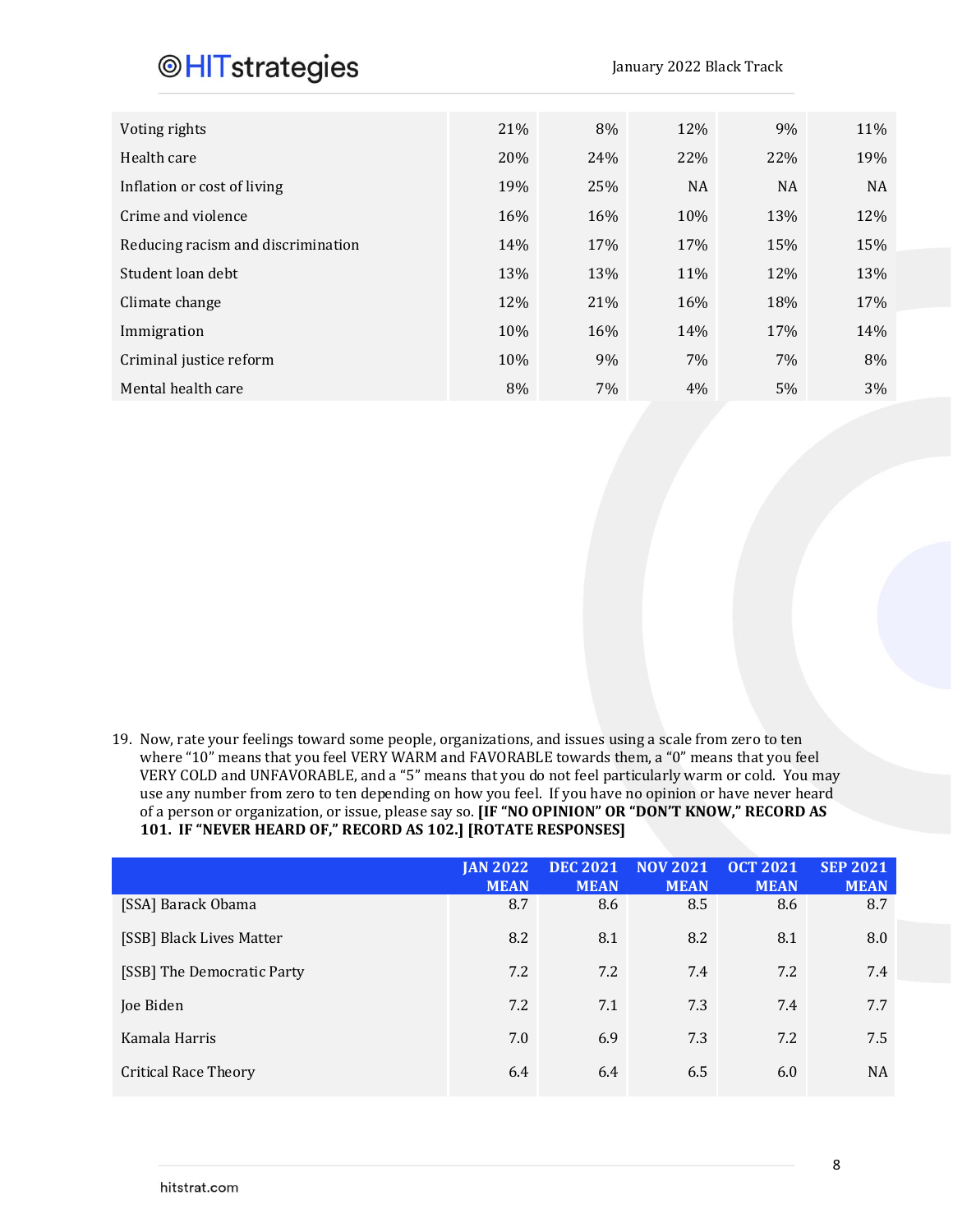January 2022 Black Track

| Alexandria Ocasio-Cortez   | 6.1 | <b>NA</b> | <b>NA</b> | <b>NA</b> | <b>NA</b> |
|----------------------------|-----|-----------|-----------|-----------|-----------|
| The Supreme Court          | 5.5 | 5.2       | 5.3       | 5.3       | 5.8       |
| Defund the Police          | 5.1 | 5.1       | 5.1       | 5.1       | 4.9       |
| Police                     | 5.0 | 4.8       | 4.6       | 4.6       | <b>NA</b> |
| [SSA] The Republican Party | 2.9 | 2.4       | 2.7       | 2.8       | 2.5       |
| Donald Trump               | 2.2 | 1.9       | 1.8       | 2.1       | <b>NA</b> |

| <b>JAN 2022 TOTAL</b>       | <b>MEAN</b> | <b>FAV</b><br>$(6-10)$ | <b>UNFAV</b><br>$(0-5)$ | <b>NVR HRD/</b><br>NO OPN/<br><b>DK</b> |
|-----------------------------|-------------|------------------------|-------------------------|-----------------------------------------|
| [SSA] Barack Obama          | 8.7         | 86%                    | 11%                     | 3%                                      |
| [SSB] Black Lives Matter    | 8.2         | 79%                    | 17%                     | 4%                                      |
| [SSB] The Democratic Party  | 7.2         | 70%                    | 25%                     | 5%                                      |
| Joe Biden                   | 7.2         | 72%                    | 26%                     | 3%                                      |
| Kamala Harris               | 7.0         | 68%                    | 27%                     | 5%                                      |
| <b>Critical Race Theory</b> | 6.4         | 49%                    | 30%                     | 22%                                     |
| Alexandria Ocasio-Cortez    | 6.1         | 40%                    | 29%                     | 31%                                     |
| The Supreme Court           | 5.5         | 44%                    | 48%                     | 8%                                      |
| Defund the Police           | 5.1         | 40%                    | 49%                     | 11%                                     |
| Police                      | 5.0         | 40%                    | 55%                     | 5%                                      |
| [SSA] The Republican Party  | 2.9         | 20%                    | 75%                     | 6%                                      |
| Donald Trump                | 2.2         | 17%                    | 79%                     | 4%                                      |

20. [TQ] Has your life gotten better, worse, or stayed the same since Joe Biden became president?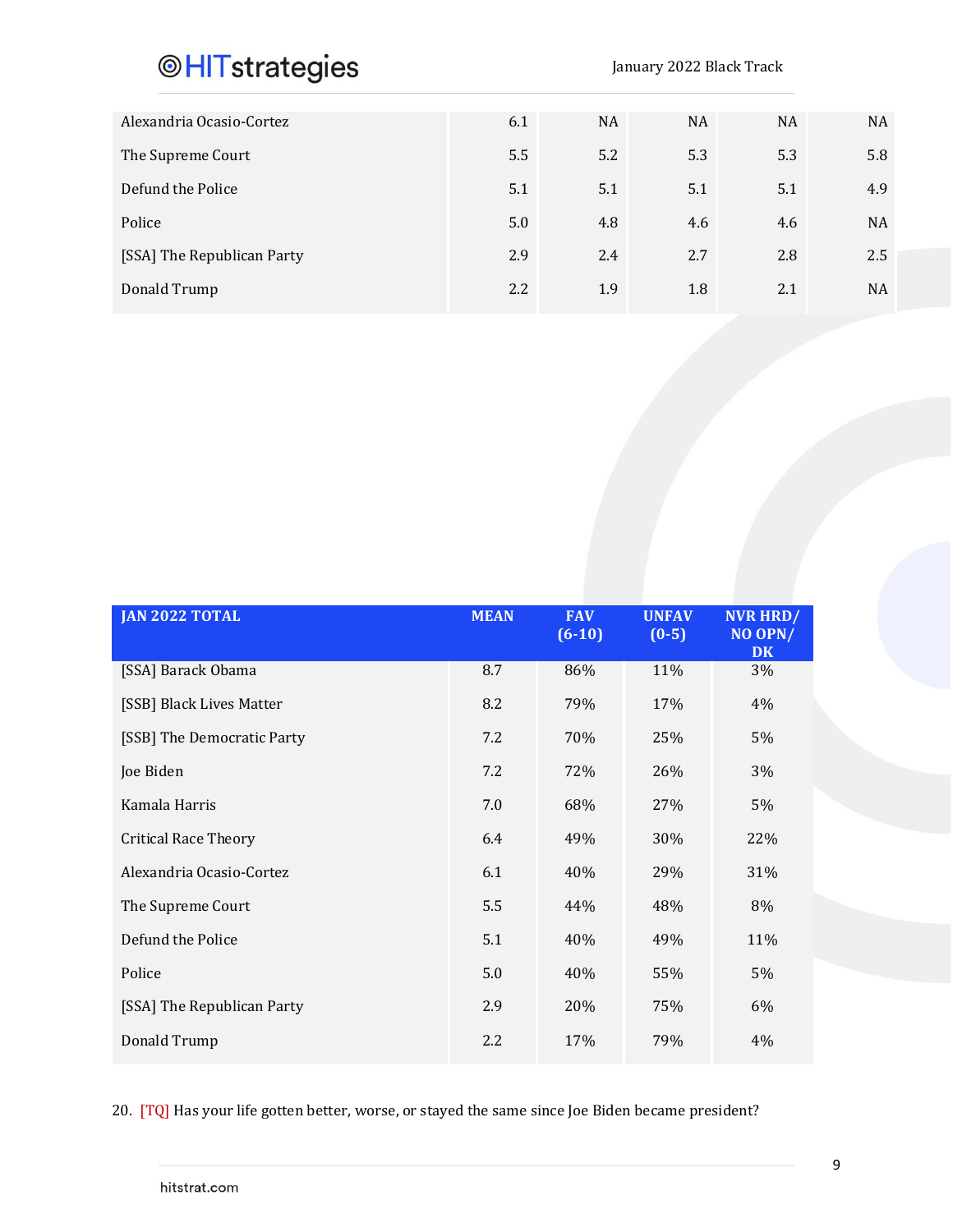## **@HITstrategies**

|                     | <b>JAN 2022</b><br><b>TOTAL</b> | <b>DEC 2021</b><br><b>TOTAL</b> | <b>NOV 2021</b><br><b>TOTAL</b> | <b>OCT 2021</b><br><b>TOTAL</b> | <b>SEP 2021</b><br><b>TOTAL</b> |
|---------------------|---------------------------------|---------------------------------|---------------------------------|---------------------------------|---------------------------------|
| <b>Total better</b> | 41%                             | <b>39%</b>                      | 45%                             | 48%                             | 49%                             |
| <b>Total worse</b>  | 16%                             | 14%                             | 12%                             | 11%                             | 6%                              |
| Much better         | 14%                             | 11%                             | 15%                             | 19%                             | 16%                             |
| Somewhat better     | 27%                             | 28%                             | 30%                             | 29%                             | 33%                             |
| Stayed the same     | 43%                             | 47%                             | 44%                             | 41%                             | 45%                             |
| Somewhat worse      | 12%                             | 11%                             | 8%                              | 7%                              | 5%                              |
| Much worse          | 4%                              | 3%                              | 4%                              | 4%                              | 1%                              |

#### [DISPLAY IF Q20 = MUCH BETTER OR SOMEWHAT BETTER]

21. What has Joe Biden done that has improved your life? Please select the top 2.

|                                                                                                                                | <b>JAN 2022</b><br><b>TOTAL</b> | <b>DEC 2021</b><br><b>TOTAL</b> | <b>NOV 2021</b><br><b>TOTAL</b> | <b>OCT 2021</b><br><b>TOTAL</b> | <b>SEP 2021</b><br><b>TOTAL</b> |
|--------------------------------------------------------------------------------------------------------------------------------|---------------------------------|---------------------------------|---------------------------------|---------------------------------|---------------------------------|
| Stimulus checks to help people through the<br>recession                                                                        | 40%                             | 45%                             | 49%                             | 44%                             | 45%                             |
| Distributed COVID vaccines to majority of<br>Americans                                                                         | 26%                             | 22%                             | 27%                             | 27%                             | 29%                             |
| Restored respect and dignity to the Presidency                                                                                 | 20%                             | 17%                             | 19%                             | 17%                             | 21%                             |
| Child tax credit to every household with a<br>combined income less than \$150,000 a year                                       | 15%                             | 20%                             | 17%                             | 20%                             | 13%                             |
| COVID relief for businesses to stimulate the<br>economic recovery                                                              | 14%                             | 11%                             | 12%                             | 14%                             | 13%                             |
| Pausing payments on student loans                                                                                              | 14%                             | <b>NA</b>                       | <b>NA</b>                       | <b>NA</b>                       | <b>NA</b>                       |
| Strengthening accessibility to health care<br>through Affordable Care Act                                                      | 12%                             | 8%                              | 9%                              | 11%                             | 9%                              |
| Passed an infrastructure bill that will help<br>create 19 million jobs and invest \$1 billion to<br>improve racial disparities | 11%                             | 17%                             | 11%                             | 12%                             | 16%                             |
| Expanded unemployment benefits during the<br>pandemic                                                                          | 11%                             | 11%                             | 14%                             | 13%                             | 11%                             |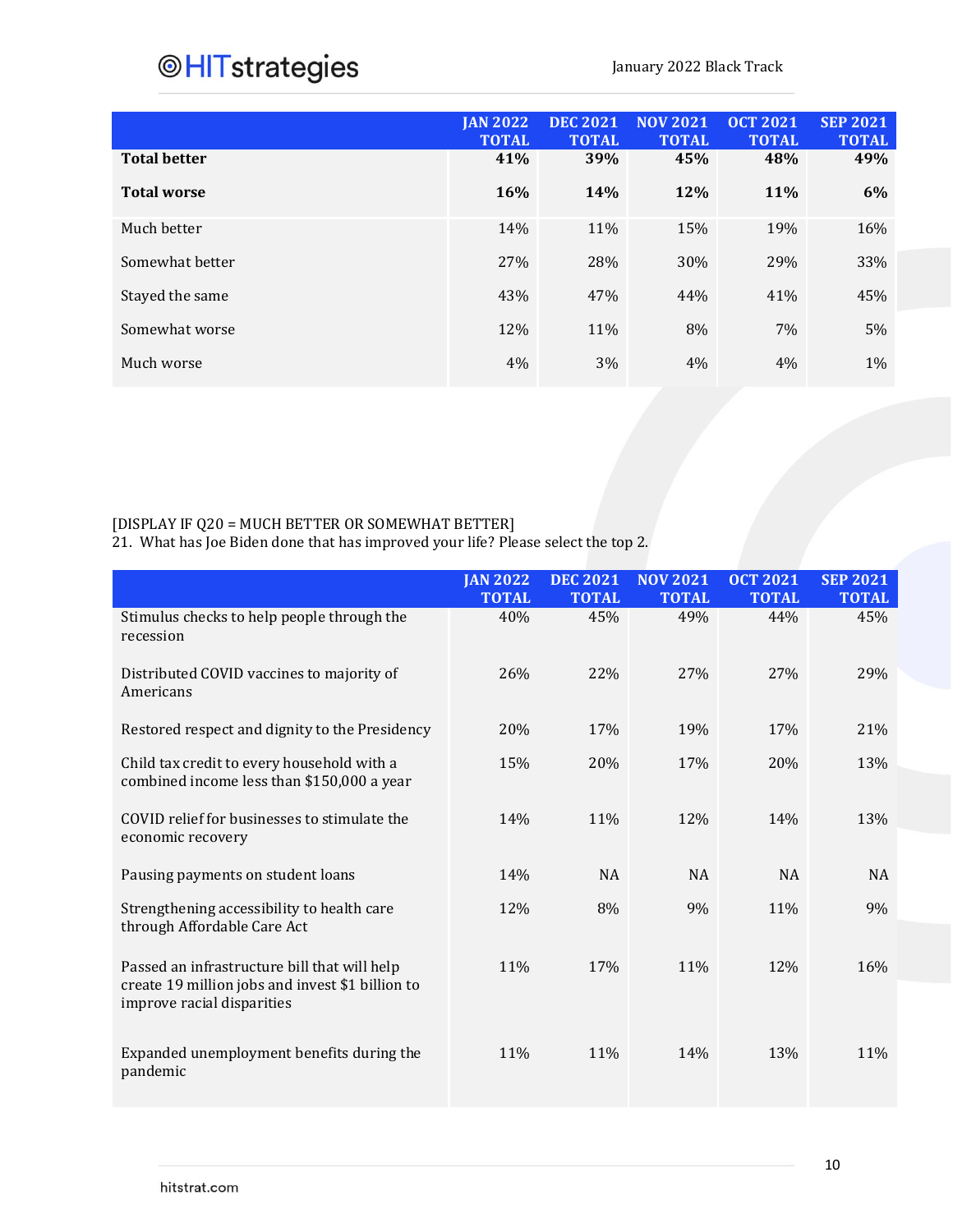January 2022 Black Track

| Created 5.6 million new jobs, more than any<br>other President in their first year                      | 10% | 10% | <b>NA</b> | NA | NA |
|---------------------------------------------------------------------------------------------------------|-----|-----|-----------|----|----|
| Established the Racial Justice Task Force to<br>reverse injustice in every Federal government<br>agency | 9%  | 6%  | 7%        | 8% | 8% |
| Eviction moratorium to prevent evictions<br>during the pandemic                                         | 7%  | 8%  | 8%        | 7% | 8% |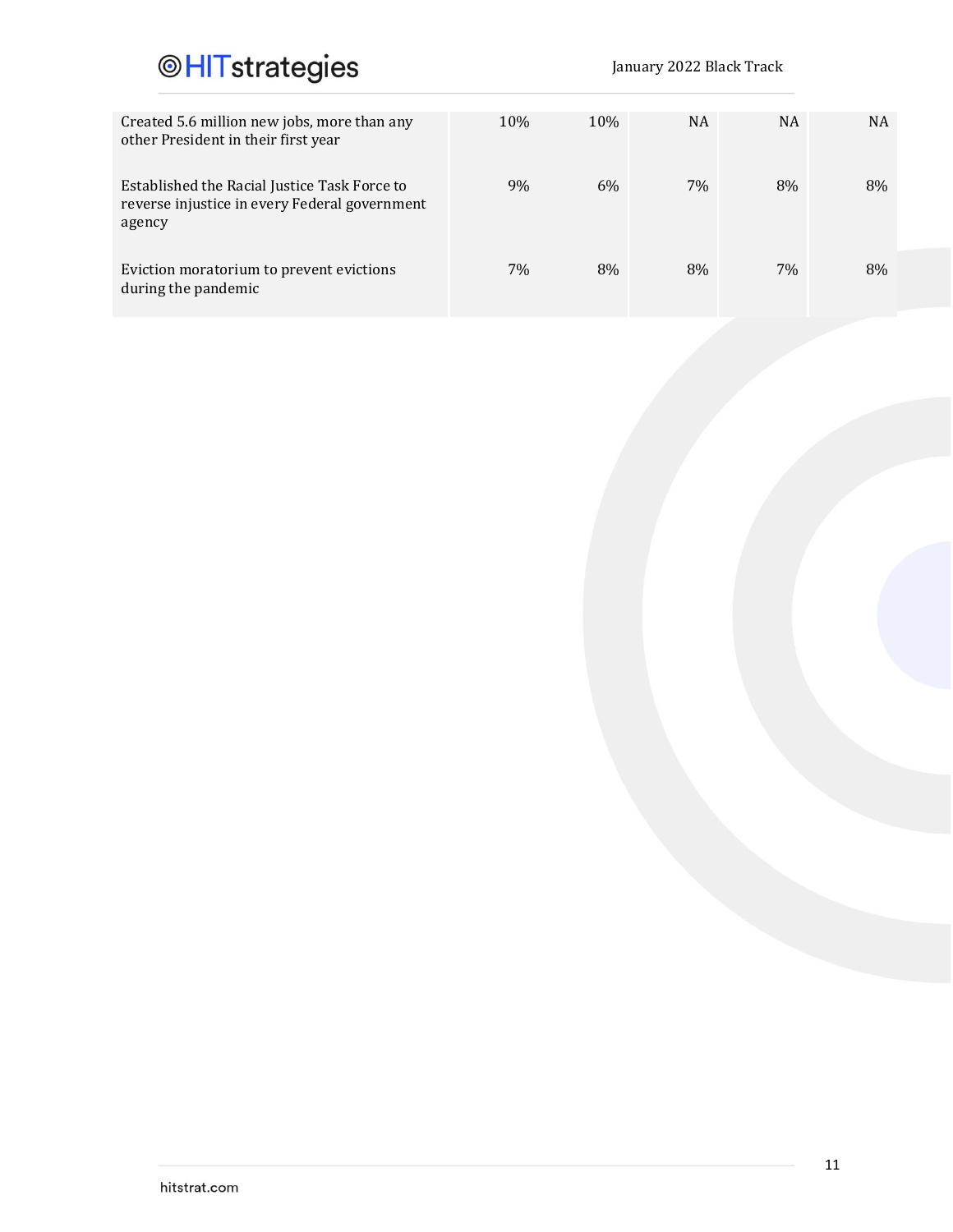## **OHITstrategies**

22. [TQ] [SSA] No matter how frequently you vote in elections, how much power do you feel that your vote has to make change on issues that are important to you? Please rate the amount of power you feel your vote has on a scale of 0-10, where "0" means your vote has no power at all, and a "10" means that your vote has a lot of power to make change on issues that matter to you.

|                           | <b>JAN 2022</b><br><b>TOTAL</b> | <b>DEC 2021</b><br><b>TOTAL</b> | <b>NOV 2021</b><br><b>TOTAL</b> | <b>OCT 2021</b><br><b>TOTAL</b> | <b>SEP 2021</b><br><b>TOTAL</b> |
|---------------------------|---------------------------------|---------------------------------|---------------------------------|---------------------------------|---------------------------------|
| Total powerful (6-10)     | 63%                             | 66%                             | 66%                             | 64%                             | 71%                             |
| Total not powerful (0-5)  | 33%                             | 31%                             | 31%                             | 36%                             | 27%                             |
| Extremely powerful (8-10) | 43%                             | 42%                             | 43%                             | 42%                             | 49%                             |
| Somewhat powerful (6-7)   | 21%                             | 24%                             | 23%                             | 21%                             | 21%                             |
| Not very powerful (3-5)   | 25%                             | 22%                             | 22%                             | 25%                             | 19%                             |
| Not powerful at all (0-2) | $7\%$                           | 9%                              | 9%                              | 11%                             | 8%                              |
| Don't know                | 4%                              | 3%                              | 4%                              | $1\%$                           | 3%                              |
| Mean                      | 6.8                             | 6.7                             | 6.8                             | 6.5                             | 7.0                             |

23. No matter how frequently you vote in elections, how much power do you feel that the Black community has to make change on issues that are important in their community? Please rate the amount of power you feel your community has on a scale of 0 to 10, where a "0" means your community has no power at all, and a "10" means that the Black community has a lot of power to make change on issues in their community.

\*Data omitted for Black Track subscriber specific questions only.

|                           | <b>JAN 2022</b><br><b>TOTAL</b> | <b>DEC 2021</b><br><b>TOTAL</b> | <b>NOV 2021</b><br><b>TOTAL</b> | <b>OCT 2021</b><br><b>TOTAL</b> | <b>SEP 2021</b><br><b>TOTAL</b> |
|---------------------------|---------------------------------|---------------------------------|---------------------------------|---------------------------------|---------------------------------|
| Total powerful (6-10)     |                                 |                                 |                                 |                                 |                                 |
| Total not powerful (0-4)  |                                 |                                 |                                 |                                 |                                 |
| Extremely powerful (8-10) | -                               | -                               | $\overline{\phantom{0}}$        |                                 |                                 |
| Somewhat powerful (6-7)   |                                 |                                 |                                 |                                 |                                 |
| Not very powerful (3-5)   |                                 |                                 |                                 |                                 |                                 |
| Not powerful at all (0-2) |                                 |                                 |                                 |                                 |                                 |
| Don't know                |                                 |                                 |                                 |                                 |                                 |
| Mean                      |                                 |                                 |                                 |                                 |                                 |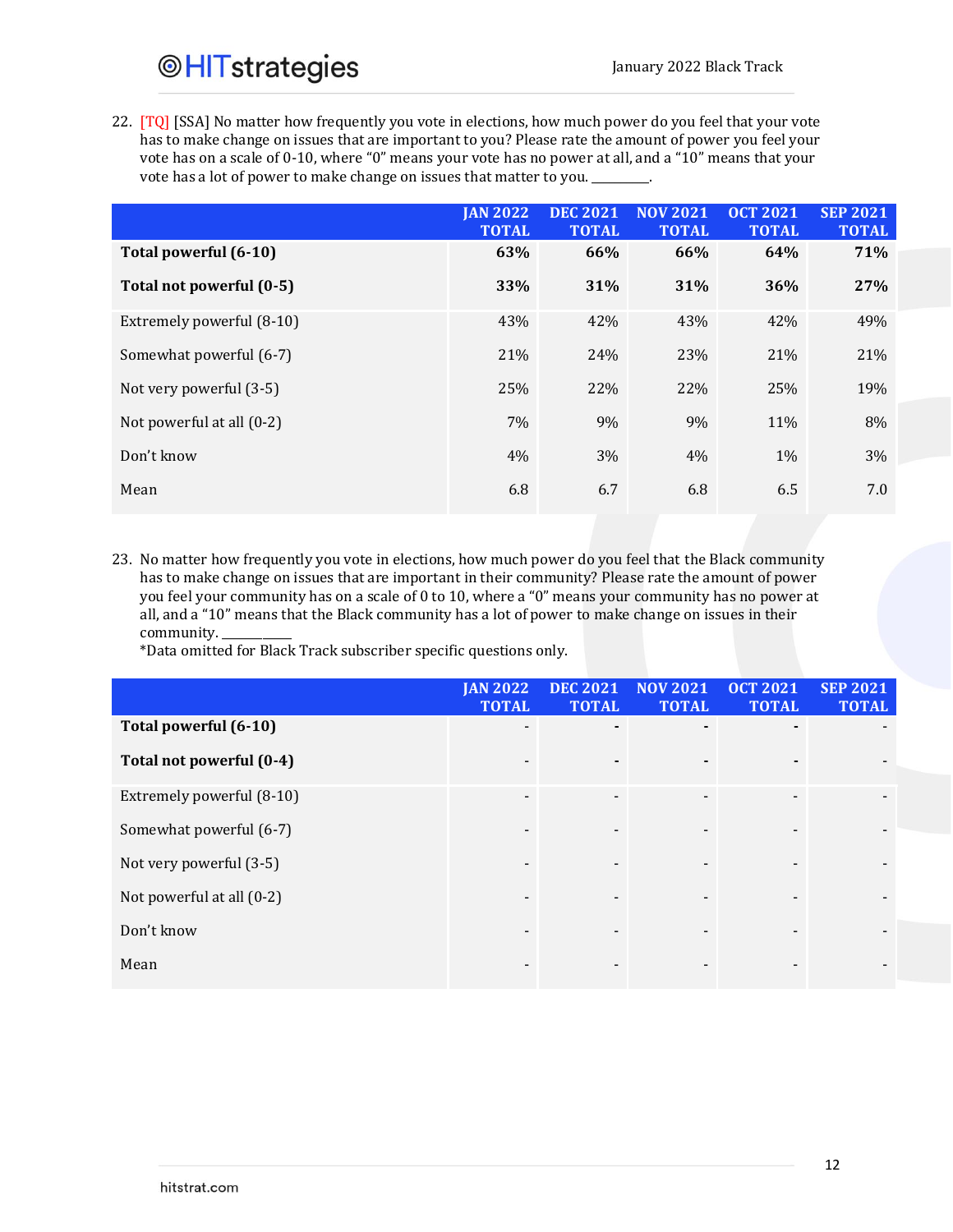### 24. [SSA] [TQ] Do you [ROTATE] AGREE or DISAGREE with the following statement:

**The Democratic Party takes Black voters for granted.** [ONLINE: ONLY SURFACE "DON'T KNOW" IF SKIPPED]

|                       | <b>JAN 2022</b><br><b>TOTAL</b> | <b>DEC 2021</b><br><b>TOTAL</b> | <b>NOV 2021</b><br><b>TOTAL</b> | <b>OCT 2021</b><br><b>TOTAL</b> | <b>SEP 2021</b><br><b>TOTAL</b> |
|-----------------------|---------------------------------|---------------------------------|---------------------------------|---------------------------------|---------------------------------|
| <b>Total agree</b>    | 52%                             | 50%                             | 58%                             | 56%                             | 55%                             |
| <b>Total disagree</b> | 38%                             | 38%                             | 42%                             | 44%                             | 45%                             |
| Strongly agree        | 23%                             | 21%                             | 23%                             | 25%                             | 20%                             |
| Agree                 | 29%                             | 29%                             | 35%                             | 31%                             | 34%                             |
| Disagree              | 25%                             | 24%                             | 31%                             | 31%                             | 32%                             |
| Strongly disagree     | 13%                             | 14%                             | 12%                             | 13%                             | 13%                             |
| Don't know            | 10%                             | 12%                             | $0\%$                           | $\blacksquare$                  | $0\%$                           |

#### 25. [SSB] [TQ] Do you [ROTATE] AGREE or DISAGREE with the following statement:

**The Democratic Party is making progress on issues affecting Black voters.** [ONLINE: ONLY SURFACE "DON'T KNOW" IF SKIPPED]

|                       | <b>JAN 2022</b><br><b>TOTAL</b> | <b>DEC 2021</b><br><b>TOTAL</b> |
|-----------------------|---------------------------------|---------------------------------|
| <b>Total agree</b>    | 60%                             | 55%                             |
| <b>Total disagree</b> | 26%                             | 30%                             |
| Strongly agree        | 18%                             | 16%                             |
| Agree                 | 42%                             | 40%                             |
| <b>Disagree</b>       | 17%                             | 21%                             |
| Strongly disagree     | 9%                              | 9%                              |
| Don't know            | 14%                             | 14%                             |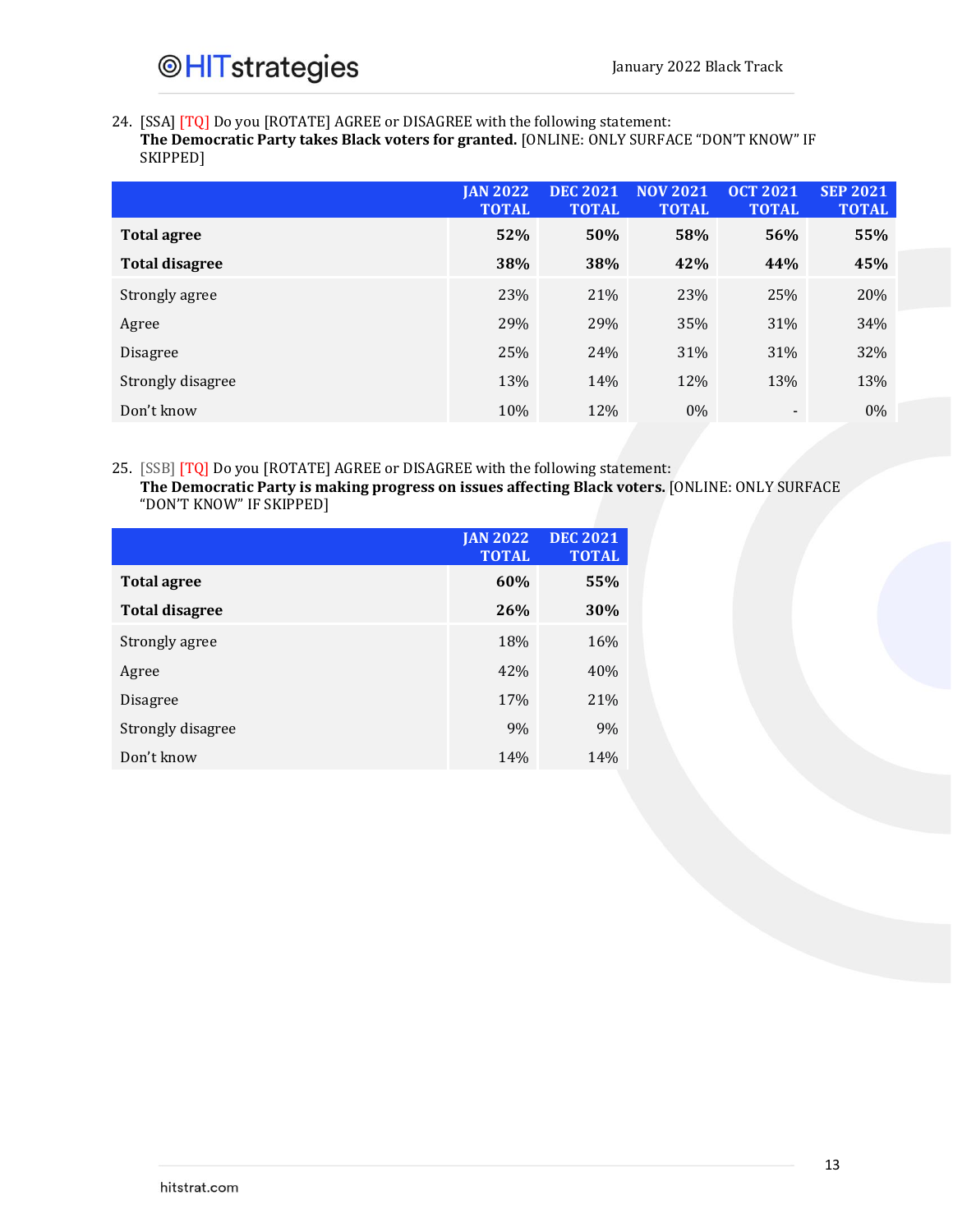26. How much impact, if any, can each of these actions have on making change in your community?

\*Data omitted for Black Track subscriber specific questions only.

| <b>JAN 2022 TOTAL</b>                                    | <b>TOTAL</b>  | <b>TOTAL NO</b> | <b>GREAT</b>  | <b>FAIR</b>   | <b>LITTLE</b> | NO <sub>1</sub> |
|----------------------------------------------------------|---------------|-----------------|---------------|---------------|---------------|-----------------|
|                                                          | <b>IMPACT</b> | <b>IMPACT</b>   | <b>IMPACT</b> | <b>IMPACT</b> | <b>IMPACT</b> | <b>IMPACT</b>   |
| Voting                                                   | 85%           | 15%             | 56%           | 29%           | 11%           | 4%              |
|                                                          |               |                 |               |               |               |                 |
|                                                          |               |                 |               |               |               |                 |
|                                                          |               |                 |               |               |               |                 |
| Volunteering for a political or policy cause             | 65%           | 35%             | 23%           | 42%           | 24%           | 11%             |
| Attending a political protest, march or<br>demonstration | 66%           | 34%             | 25%           | 40%           | 23%           | 11%             |
| Contacting a public official                             | 64%           | 36%             | 22%           | 42%           | 25%           | 11%             |
| Talking about politics with friends/family               | 56%           | 44%             | 22%           | 34%           | 30%           | 13%             |
| Giving money to a political or policy cause              | 57%           | 43%             | 19%           | 38%           | 29%           | 14%             |
| Sharing a post about politics via social<br>media        | 55%           | 45%             | 20%           | 35%           | 31%           | 14%             |

27. [SSA] Thinking about a candidate running for office, does hearing that they are actively combating racism and discrimination make you [ROTATE] MORE or LESS likely to vote for them, or does that have no impact on your vote at all?

|                          | <b>JAN 2022</b><br><b>TOTAL</b> |
|--------------------------|---------------------------------|
| Total more likely        | 70%                             |
| <b>Total less likely</b> | 10%                             |
| Much more likely         | 37%                             |
| Somewhat more likely     | 33%                             |
| No impact on my vote     | 20%                             |
| Somewhat less likely     | 6%                              |
| Much less likely         | 4%                              |

28. [SSB] Which of the two types of candidates below are you more likely to vote for?

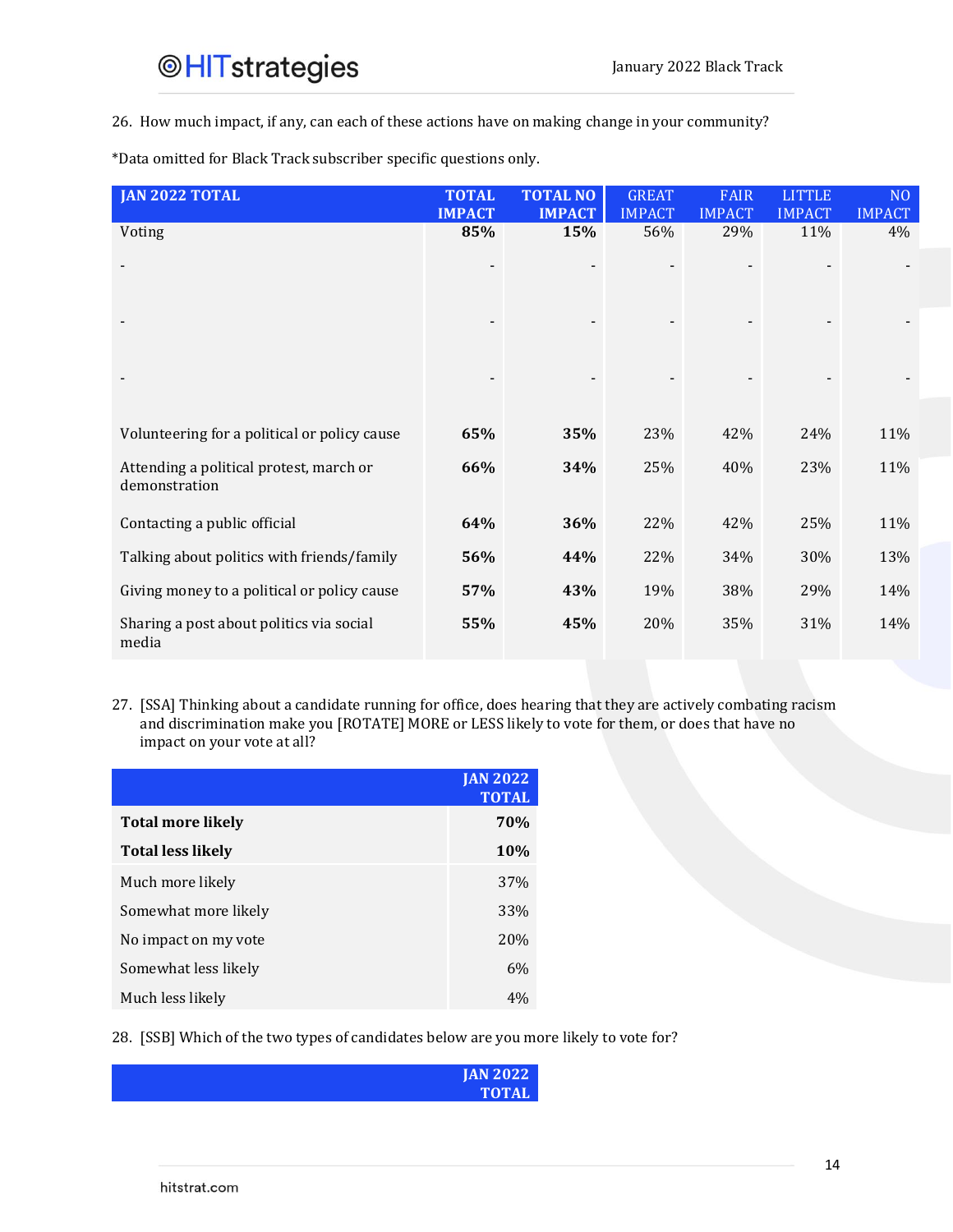| A candidate who is vocal about combatting<br>racism and discrimination as a top priority | 70%        |
|------------------------------------------------------------------------------------------|------------|
| A candidate who acknowledges discrimination                                              | <b>30%</b> |
| exists, but it's more important to prioritize                                            |            |
| other issues                                                                             |            |

## **VOTING RIGHTS**

29. [TQ] [SSA] Do you [ROTATE] APPROVE or DISAPPROVE of the job the Biden Administration is doing to protect voting rights for Black voters in the U.S.?

|                         | <b>JAN 2022</b> | <b>DEC 2021</b> | <b>NOV 2021</b> | <b>OCT 2021</b> | <b>SEP 2021</b> |
|-------------------------|-----------------|-----------------|-----------------|-----------------|-----------------|
|                         | <b>TOTAL</b>    | <b>TOTAL</b>    | <b>TOTAL</b>    | <b>TOTAL</b>    | <b>TOTAL</b>    |
| <b>Total approve</b>    | 70%             | 70%             | 78%             | 78%             | 84%             |
| <b>Total disapprove</b> | <b>30%</b>      | <b>30%</b>      | <b>22%</b>      | 22%             | 16%             |
| Strongly approve        | 23%             | 19%             | 26%             | 28%             | 24%             |
| Somewhat approve        | 47%             | 51%             | 52%             | 50%             | 60%             |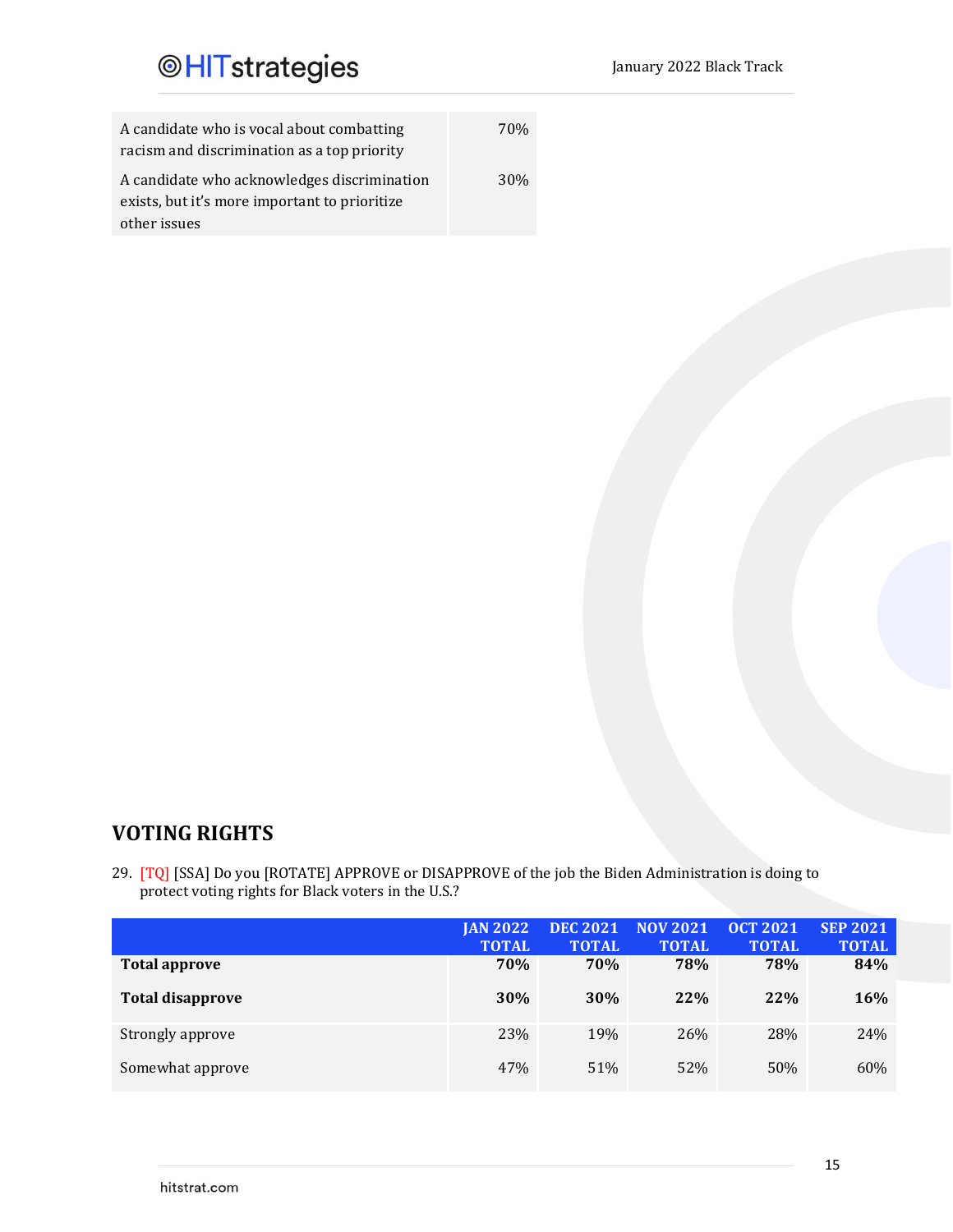## **@HITstrategies**

| Somewhat disapprove | 21%                      | 23%                      | 15%                      | 16%                      | 12% |
|---------------------|--------------------------|--------------------------|--------------------------|--------------------------|-----|
| Strongly disapprove | 9%                       | 7%                       | 7%                       | 6%                       | 4%  |
| Don't know          | $\overline{\phantom{a}}$ | $\overline{\phantom{0}}$ | $\overline{\phantom{a}}$ | $\overline{\phantom{0}}$ | -   |

30. [SSB] Do you [ROTATE] APPROVE or DISAPPROVE of the job Democrats in Congress are doing to protect voting rights for Black voters in the U.S.?

|                         | <b>JAN 2022</b><br><b>TOTAL</b> |
|-------------------------|---------------------------------|
| <b>Total approve</b>    | 73%                             |
| <b>Total disapprove</b> | 27%                             |
| Strongly approve        | 24 <sub>%</sub>                 |
| Somewhat approve        | 49%                             |
| Somewhat disapprove     | 18%                             |
| Strongly disapprove     | 9%                              |
| Don't know              |                                 |

31. How much have you read, seen, or heard about the Freedom to Vote Act?

|          | <b>JAN 2022</b><br><b>TOTAL</b> |
|----------|---------------------------------|
| A lot    | 20%                             |
| Some     | 39%                             |
| A little | 28%                             |
| None     | 13%                             |

32. [SSA] The Freedom to Vote Act is a proposed law that would create national standards to provide equal access to voting, ensure congressional districts are drawn to give fair representation to all, and guarantee all votes are counted accurately by nonpartisan local election officials. Do you support or oppose the Freedom to Vote Act?

|                      | <b>JAN 2022</b><br><b>TOTAL</b> |
|----------------------|---------------------------------|
| <b>Total support</b> | 83%                             |
| <b>Total oppose</b>  | <b>11%</b>                      |
| Strongly support     | 58%                             |
| Somewhat support     | 25%                             |
| Somewhat oppose      | 8%                              |
| Strongly oppose      | 3%                              |
| Don't know           | 6%                              |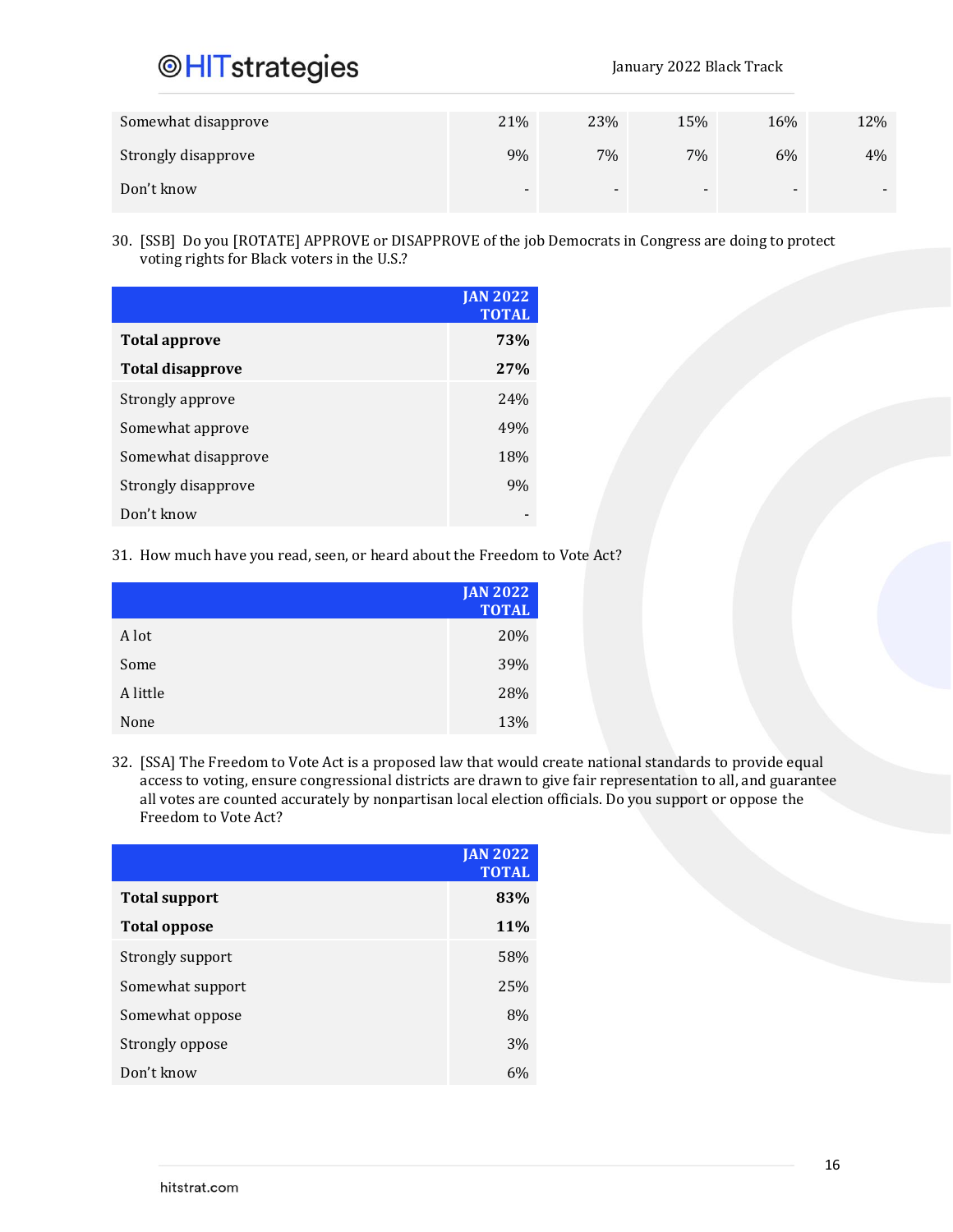33. [SSB] If Democrats in Congress are able to pass the Freedom to Vote Act to protect the right to vote for Black voters across the country no matter what state you live in, will it make you [ROTATE] MORE or LESS likely to vote in the upcoming midterm elections this November or will it not impact your decision to vote?

|                          | <b>JAN 2022</b><br><b>TOTAL</b> |
|--------------------------|---------------------------------|
| <b>Total more likely</b> | 56%                             |
| <b>Total less likely</b> | 9%                              |
| Much more likely         | 36%                             |
| Somewhat more likely     | 20%                             |
| No impact on my vote     | 35%                             |
| Somewhat less likely     | 6%                              |
| Much less likely         | 3%                              |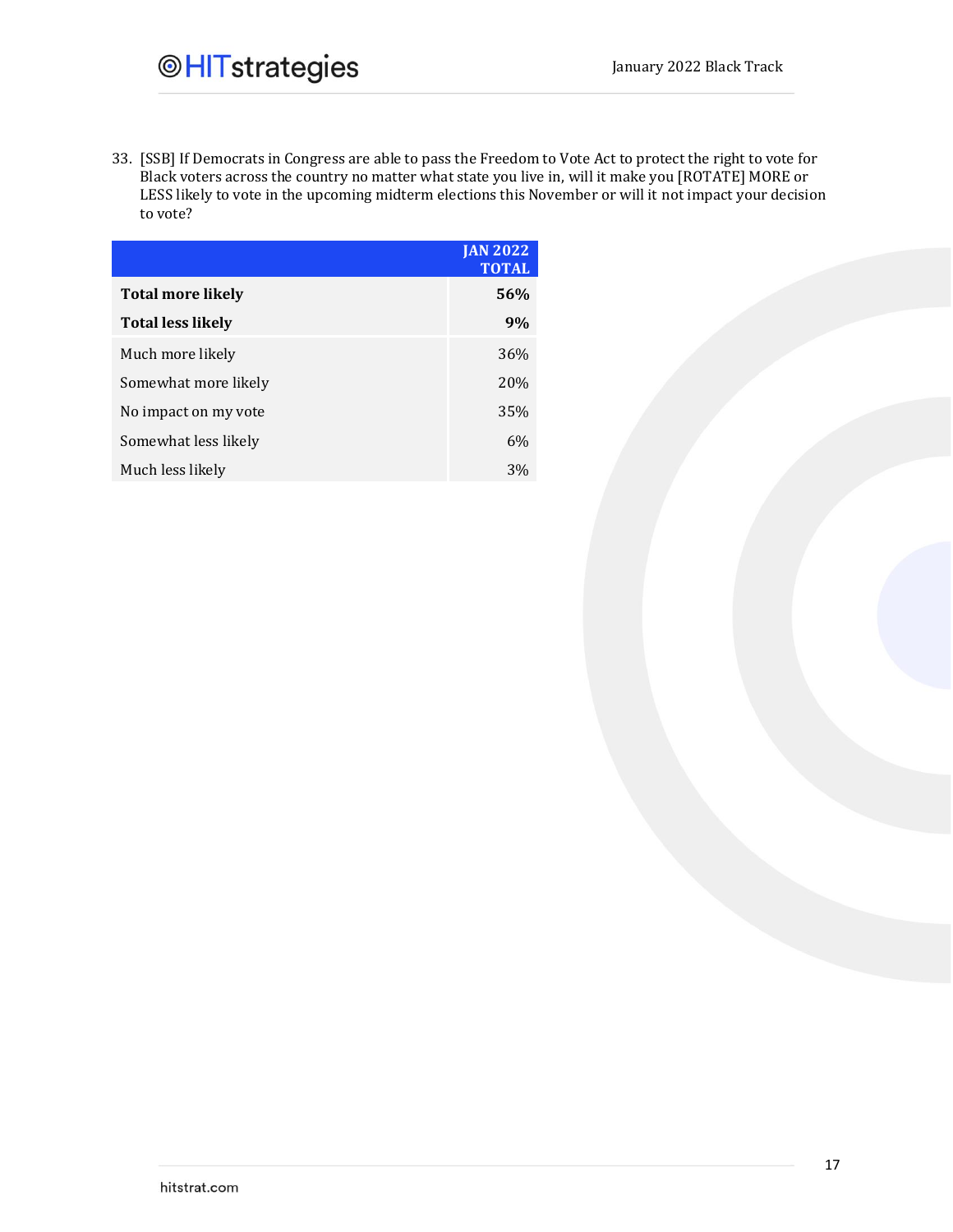### **ECONOMY**

Now we're going to talk about cost of living and the economy.

34. [QTQ] [SSA] In the next year, do you think the economy is going to get better, worse, or stay about the same?

|                     | <b>JAN 2022</b><br><b>TOTAL</b> |
|---------------------|---------------------------------|
| Get better          | 34%                             |
| Stay about the same | 36%                             |
| Get worse           | 30%                             |

35. [QTQ] [SSB] In the next year, do you think your personal finances are going to get better, worse, or stay about the same?

|                     | <b>JAN 2022</b><br><b>TOTAL</b> |
|---------------------|---------------------------------|
| Get better          | 50%                             |
| Stay about the same | 39%                             |
| Get worse           | 11%                             |

37. [QTQ] [SSA] In the last three months, did you or someone in your household skip paying a bill or paid a bill late due to not having enough money? [ONLINE: ONLY SURFACE "DON'T KNOW" IF SKIPPED]

|                | <b>JAN 2022</b><br><b>TOTAL</b> |
|----------------|---------------------------------|
| Yes            | 51%                             |
| N <sub>0</sub> | 49%                             |
| Don't know     |                                 |

38. [QTQ] [SSB] In the last three months, have you had enough money to buy food for your household? [ONLINE: ONLY SURFACE "DON'T KNOW" IF SKIPPED]

|                | <b>JAN 2022</b><br><b>TOTAL</b> |
|----------------|---------------------------------|
| Yes            | 72%                             |
| N <sub>0</sub> | 28%                             |
| Don't know     | -                               |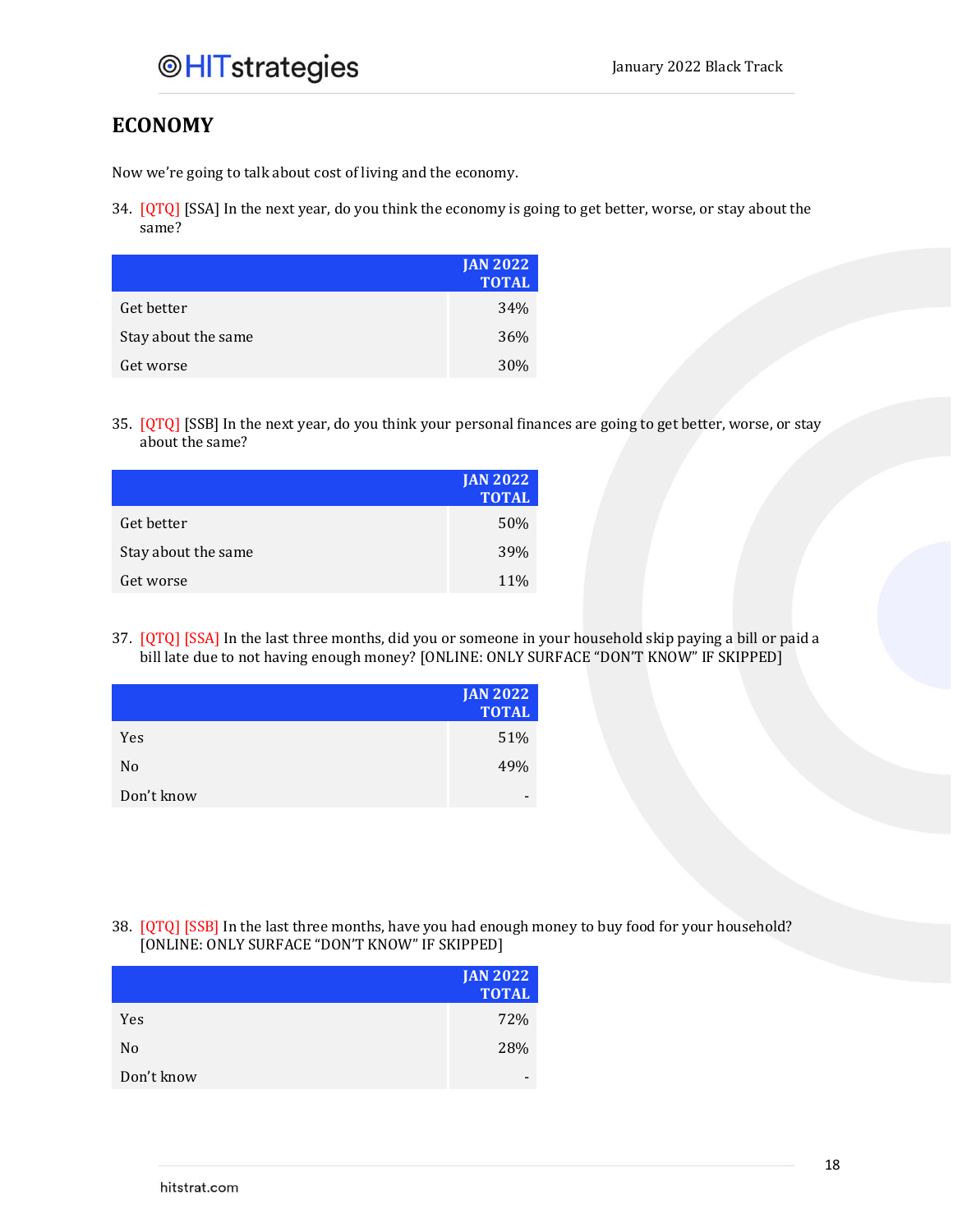39. [QTQ] [SSA] In the last three months, were you or anyone in your household foreclosed or evicted from your home? [ONLINE: ONLY SURFACE "DON'T KNOW" IF SKIPPED]

|                | <b>JAN 2022</b><br><b>TOTAL</b> |
|----------------|---------------------------------|
| Yes            | 14%                             |
| N <sub>0</sub> | 86%                             |
| Don't know     | -                               |

40. [QTQ] [SSB] In the last three months, did you or someone in your household not pay the full amount of the rent or mortgage because you could not afford it? [ONLINE: ONLY SURFACE "DON'T KNOW" IF SKIPPED]

|                | <b>JAN 2022</b><br><b>TOTAL</b> |
|----------------|---------------------------------|
| Yes            | 35%                             |
| N <sub>0</sub> | 65%                             |
| Don't know     |                                 |

### **CRITICAL RACE THEORY**

\*Questions 41 – Omitted for Black Track subscriber specific questions only.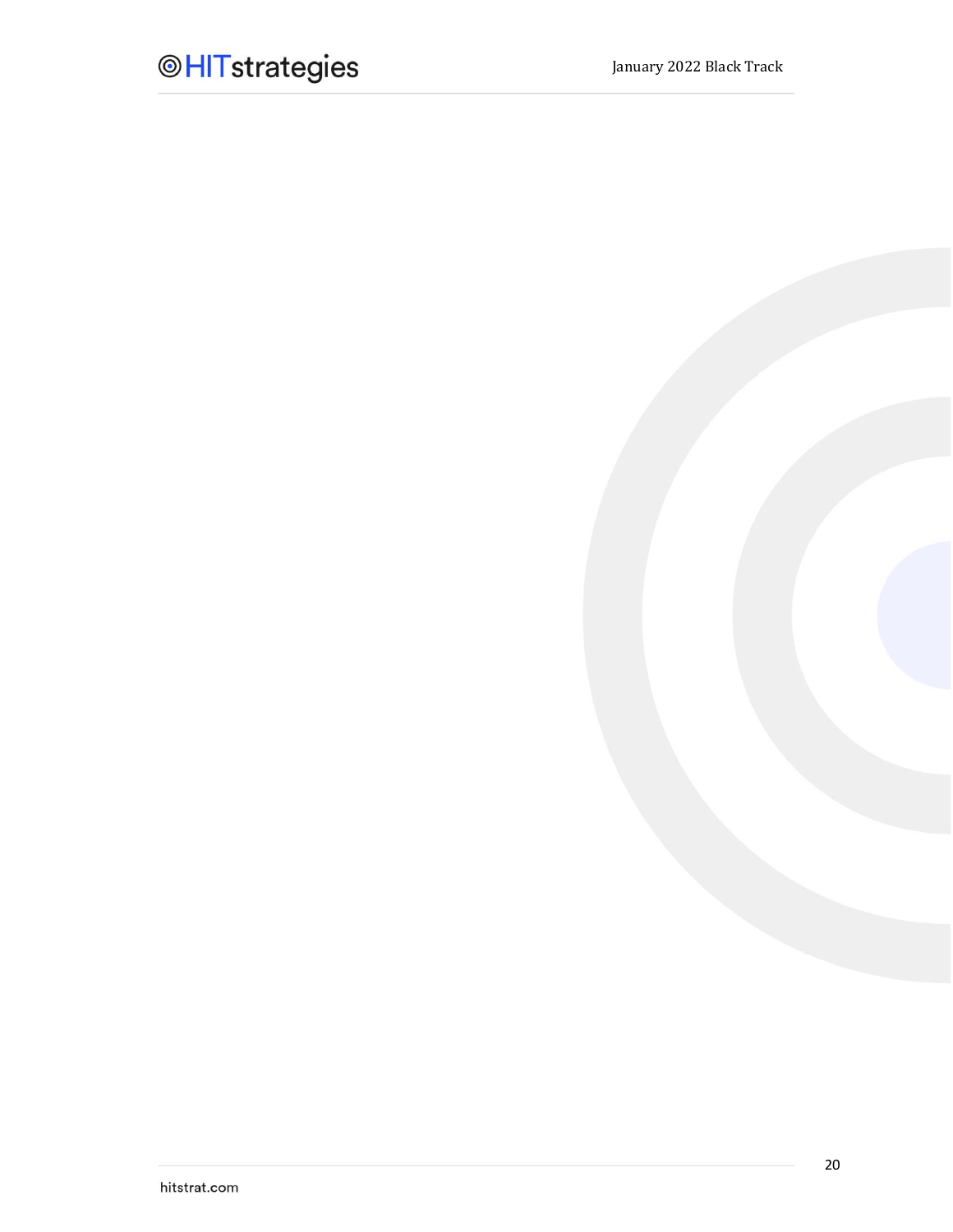## **COVID-19 VACCINE**

Next, we'd like for you to answer some questions about the COVID-19 vaccine.

45. Have you personally received the COVID-19 vaccine?

|                                           | <b>JAN</b><br>2022<br><b>TOTAL</b> | <b>DEC</b><br>2021<br><b>TOTAL</b> | <b>NOV</b><br>2021<br><b>TOTAL</b> | <b>OCT</b><br>2021<br><b>TOTAL</b> | <b>SEPT</b><br>2021<br><b>TOTAL</b> |
|-------------------------------------------|------------------------------------|------------------------------------|------------------------------------|------------------------------------|-------------------------------------|
| Yes, got a one-dose vaccine               | 10%                                | 10%                                | 11%                                | 12%                                | 11%                                 |
| Yes, got first dose of a two-dose vaccine | 9%                                 | 9%                                 | 8%                                 | 11%                                | 7%                                  |
| Yes, got both doses of a two-dose vaccine | 55%                                | 56%                                | 52%                                | 48%                                | 53%                                 |
| No, have not gotten the vaccine           | 26%                                | 26%                                | 29%                                | 29%                                | 29%                                 |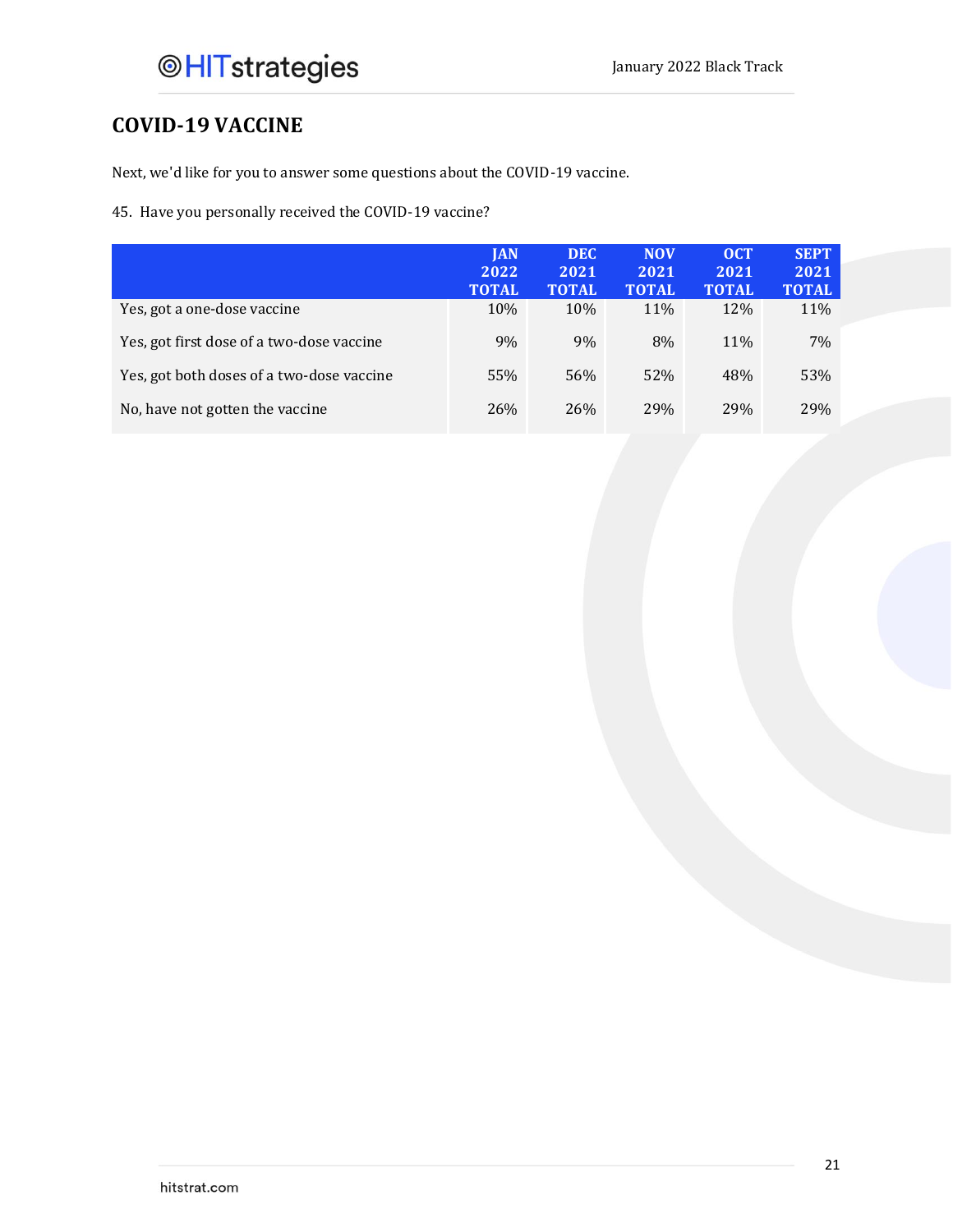#### [DISPLAY IF Q45 = UNVACCINATED]

46. As you may know, an FDA-authorized vaccine for COVID-19 is now available for free to all adults in the U.S. Do you think you will…? (KFF June 2021)

|                                                                                            | <b>IAN</b><br>2022                         | <b>DEC 2021</b><br><b>AMONG</b> | <b>NOV</b><br>2021                         | <b>OCT 2021</b><br><b>AMONG</b> | <b>SEPT</b><br>2021                        |
|--------------------------------------------------------------------------------------------|--------------------------------------------|---------------------------------|--------------------------------------------|---------------------------------|--------------------------------------------|
|                                                                                            | <b>AMONG</b><br><b>NOT</b><br><b>VAXED</b> | <b>NOT</b><br><b>VAXED</b>      | <b>AMONG</b><br><b>NOT</b><br><b>VAXED</b> | <b>NOT</b><br><b>VAXED</b>      | <b>AMONG</b><br><b>NOT</b><br><b>VAXED</b> |
| Get the vaccine as soon as you can                                                         | 11%                                        | 9%                              | 13%                                        | 17%                             | 20%                                        |
| Wait until it has been available for a while<br>to see how it is working for other people  | 17%                                        | 24%                             | 24%                                        | 25%                             | 29%                                        |
| Only get the vaccine if you are required to<br>do so for work, school, or other activities | 17%                                        | 18%                             | <b>13%</b>                                 | 15%                             | 14%                                        |
| Definitely NOT get the vaccine                                                             | 56%                                        | 50%                             | 50%                                        | 43%                             | 38%                                        |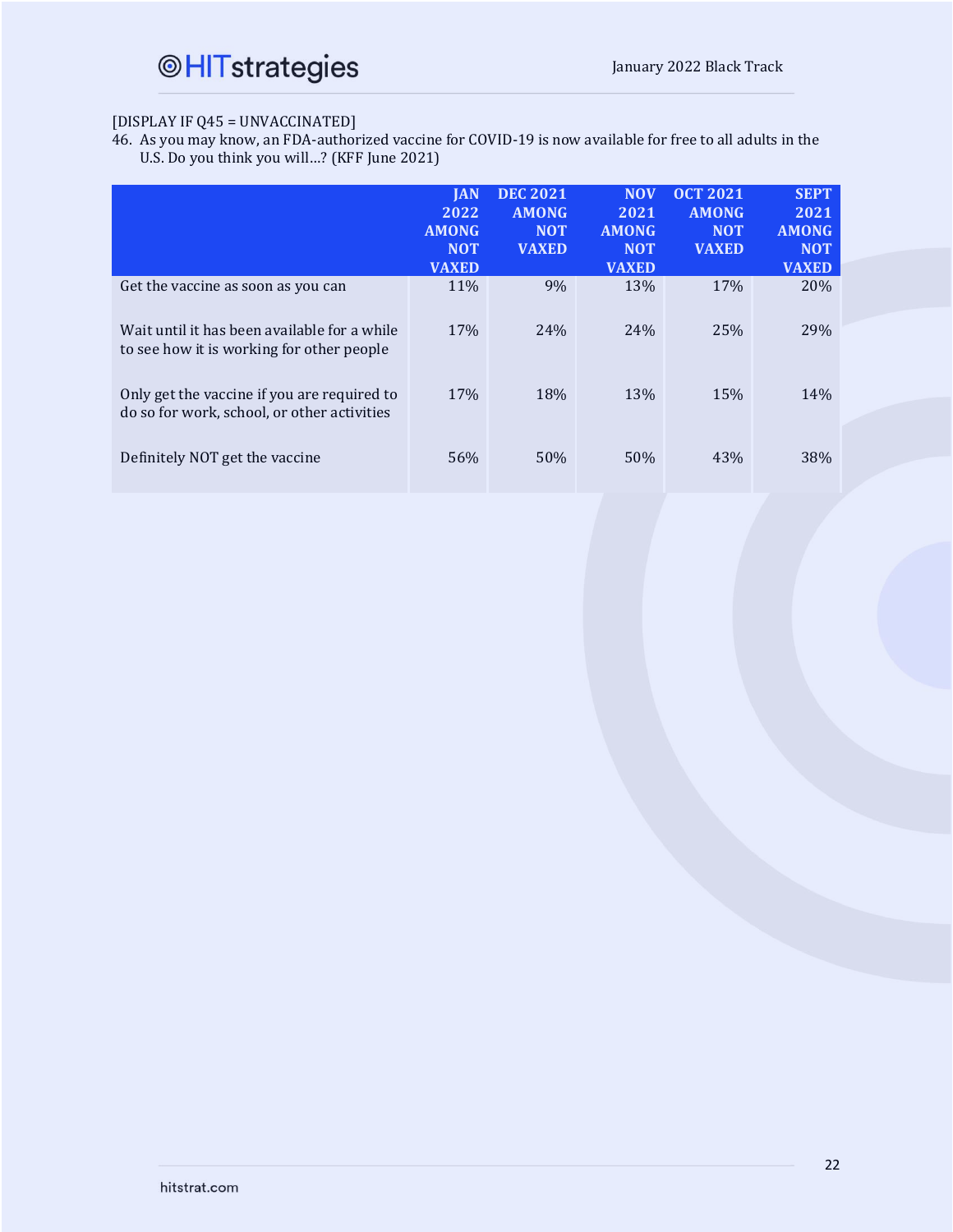### VACCINE STATUS – Combination of Q45 and Q46

|                                                                                                               | <b>JAN</b><br>2022<br><b>TOTAL</b> | <b>DEC</b><br>2021<br><b>TOTAL</b> | <b>NOV</b><br>2021<br><b>TOTAL</b> | <b>OCT</b><br>2021<br><b>TOTAL</b> | <b>SEPT</b><br>2021<br><b>TOTAL</b> |
|---------------------------------------------------------------------------------------------------------------|------------------------------------|------------------------------------|------------------------------------|------------------------------------|-------------------------------------|
| VACCINATED: Received at least one dose                                                                        | 74%                                | 74%                                | 71%                                | 71%                                | 71%                                 |
| REFUSALS: Will NOT get the vaccine                                                                            | 14%                                | 13%                                | 15%                                | 13%                                | 11%                                 |
| HESITANT: Not vaccinated, will wait until<br>vaccine has been available for a while                           | $4\%$                              | 6%                                 | 4%                                 | 7%                                 | 8%                                  |
| MANDATE ONLY: Not vaccinated, will vaccinate<br>if required to do so for work, school, or other<br>activities | 4%                                 | 5%                                 | 4%                                 | 4%                                 | 4%                                  |
| INDIFFERENT: Not vaccinated, will get the<br>vaccine as soon as you can                                       | $3\%$                              | 2%                                 | 7%                                 | 5%                                 | 6%                                  |

#### [ASKED OF ALL RESPONDENTS]

47. [TQ] [SSA] Which comes closer to your view: getting vaccinated against COVID-19 is a personal choice OR getting vaccinated is part of everyone's responsibility to protect the health of others, both or neither?

|                           | <b>JAN</b>   | <b>DEC</b>   | <b>NOV</b>   | <b>OCT</b>   | <b>SEPT</b>  |
|---------------------------|--------------|--------------|--------------|--------------|--------------|
|                           | 2022         | 2021         | 2021         | 2021         | 2021         |
|                           | <b>TOTAL</b> | <b>TOTAL</b> | <b>TOTAL</b> | <b>TOTAL</b> | <b>TOTAL</b> |
| Personal choice           | 36%          | 34%          | 38%          | 36%          | 27%          |
| Everyone's responsibility | 34%          | 33%          | 29%          | 33%          | 39%          |
| <b>Both</b>               | 28%          | 29%          | 31%          | 28%          | 33%          |
| Neither                   | 3%           | 4%           | 2%           | 3%           | 1%           |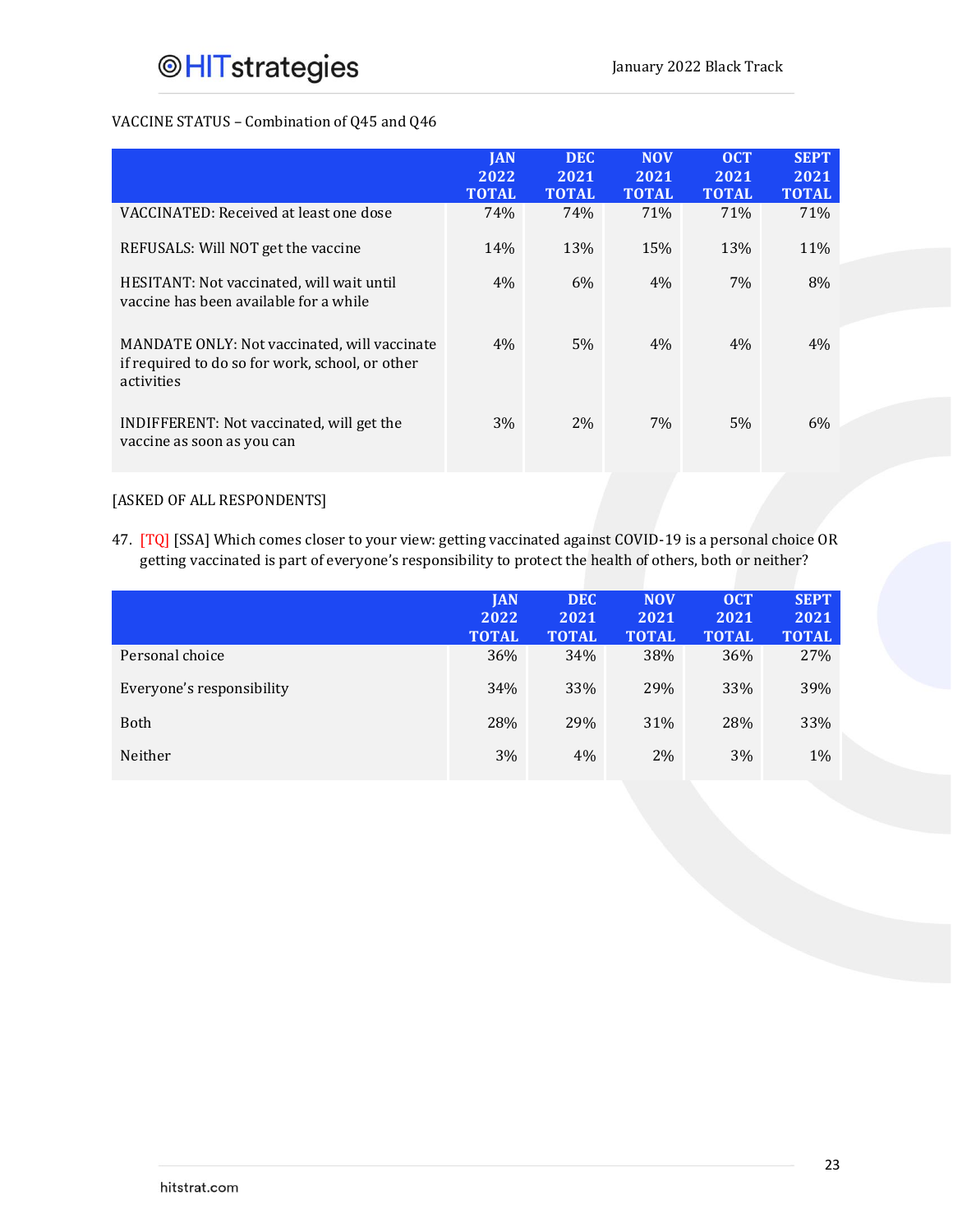48. [TQ] [IF Q45 = VACCINATED] Now that all adults have been approved for the booster shot, how likely are you to get the booster shot?

|                                      | <b>JAN 2022</b><br><b>AMONG</b><br><b>VAXED</b> | <b>DEC 2021</b><br><b>AMONG</b><br><b>VAXED</b> |
|--------------------------------------|-------------------------------------------------|-------------------------------------------------|
| <b>Already received/Total likely</b> | 89%                                             | 87%                                             |
| <b>Total Unlikely</b>                | 11%                                             | <b>13%</b>                                      |
| I have already received my booster   | 43%                                             | 28%                                             |
| Very likely                          | 28%                                             | 42%                                             |
| Somewhat likely                      | 18%                                             | 17%                                             |
| Somewhat unlikely                    | 6%                                              | 7%                                              |
| Very unlikely                        | 4%                                              | 5%                                              |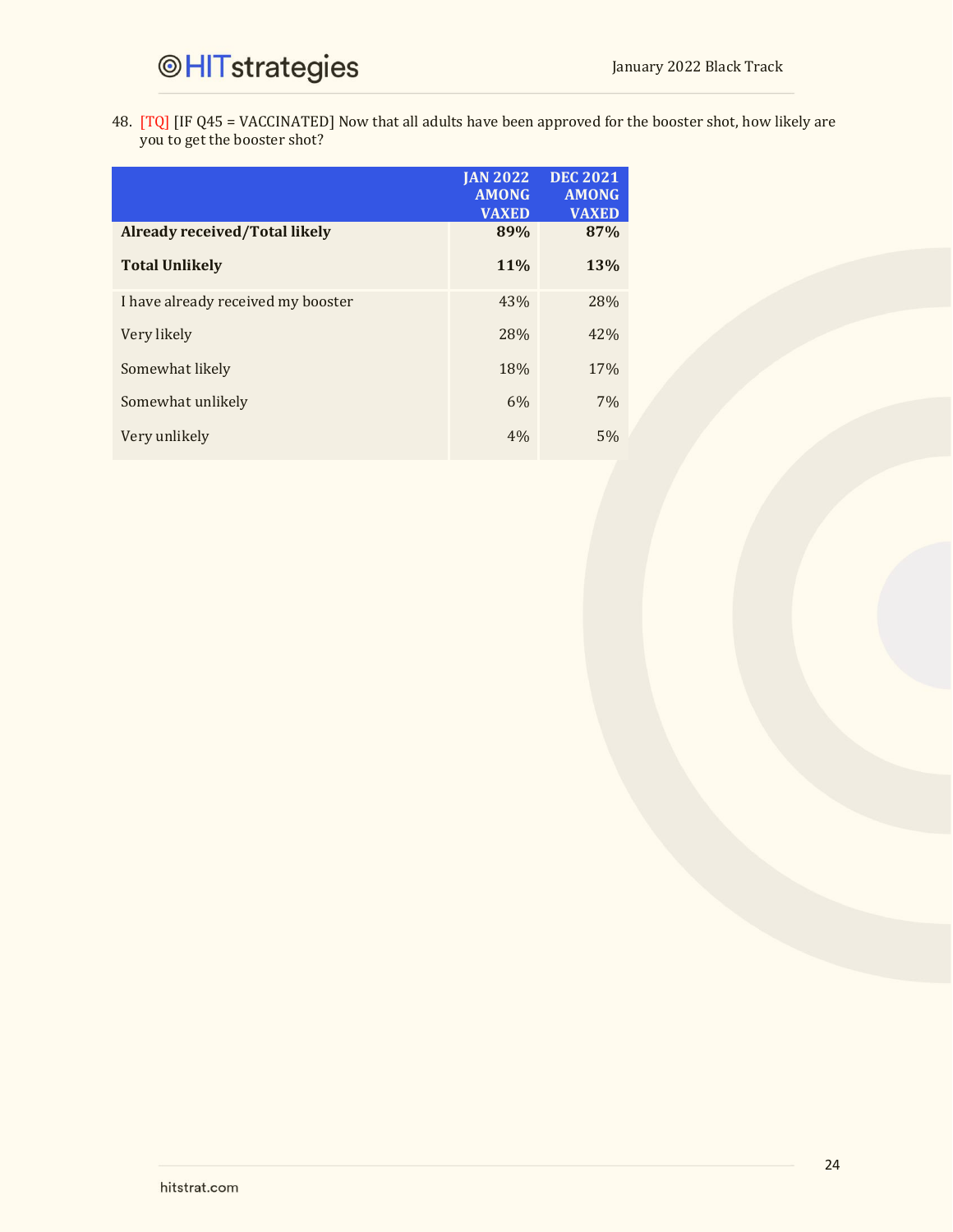#### 49. Do you have children between the ages of 5 and 18?

|     | <b>JAN</b><br>2022<br><b>TOTAL</b> | <b>DEC</b><br>2021<br><b>TOTAL</b> |
|-----|------------------------------------|------------------------------------|
| Yes | 34%                                | 30%                                |
| No  | 66%                                | 70%                                |

50. [DISPLAY IF Q49 = YES] Has your child(ren) between the ages of 5 and 18 received the COVID-19 vaccine?

|                                              | <b>JAN</b><br>2022<br><b>TOTAL</b> | <b>DEC</b><br>2021<br>TOTAL |
|----------------------------------------------|------------------------------------|-----------------------------|
| Yes, I have already vaccinated my child(ren) | 45%                                | 38%                         |
| No, but I plan on vaccinating my child(ren)  | 24 <sup>%</sup>                    | 31%                         |
| No, I do not support vaccinating my children | 32%                                | 30\%                        |

51. How much have you personally returned to activities that you engaged in before the pandemic? Would you say you've basically returned to normal, are doing some but not all of the activities you did before the pandemic, or you are doing very few of the activities you did before the pandemic?

|                                                                 | <b>JAN</b><br>2022<br><b>TOTAL</b> |
|-----------------------------------------------------------------|------------------------------------|
| Basically returned to normal                                    | 22%                                |
| Doing very few of the activities you did before<br>the pandemic | 68%                                |
| Never changed activity level during the<br>pandemic             | 11%                                |

### **CLIENT QUESTIONS**

\*Questions 52 – 57 Omitted for Black Track subscriber specific questions only.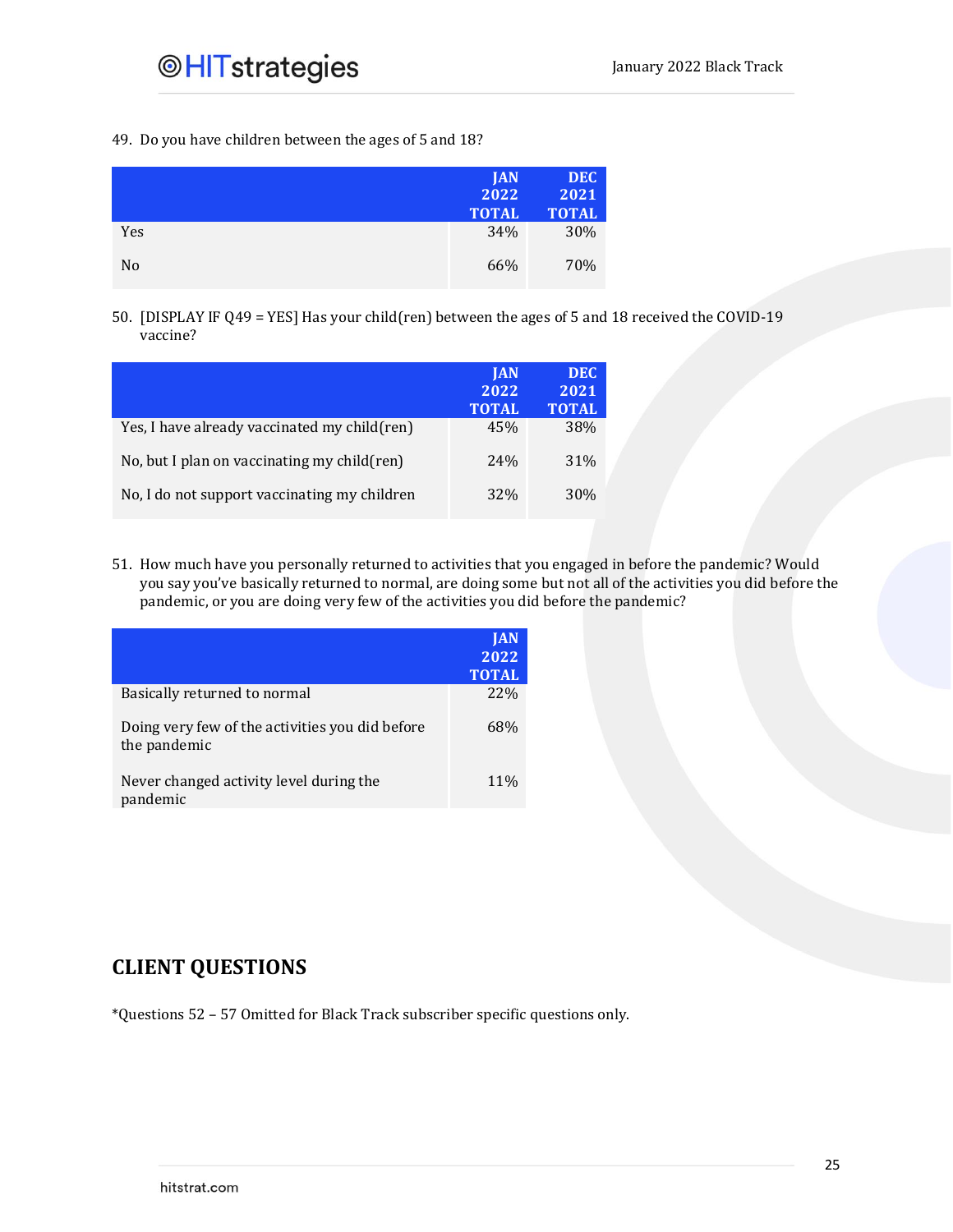### **POLITICAL ATTITUDES**

Switching topics a bit, we're going to ask you your opinion on some general political topics.

57. [SSA] Do you think abortions should be legal under any circumstances, legal only under certain circumstances or illegal in all circumstances? [ONLINE: ONLY SURFACE "DON'T KNOW" IF SKIPPED]

|                                        | <b>JAN 2022</b><br><b>TOTAL</b> | <b>DEC 2021</b><br><b>TOTAL</b> | <b>NOV 2021</b><br><b>TOTAL</b> | <b>OCT 2021</b><br><b>TOTAL</b> | <b>SEP 2021</b><br><b>TOTAL</b> |
|----------------------------------------|---------------------------------|---------------------------------|---------------------------------|---------------------------------|---------------------------------|
| Legal under any circumstances          | 46%                             | 52%                             | 49%                             | 55%                             | 50%                             |
| Legal under only certain circumstances | 43%                             | 36%                             | 40%                             | 34%                             | 40%                             |
| Illegal in all circumstances           | 11%                             | <b>12%</b>                      | <b>12%</b>                      | 11%                             | 10%                             |
| Don't know                             |                                 | $\overline{\phantom{0}}$        | $\overline{\phantom{a}}$        | $\overline{\phantom{0}}$        |                                 |

#### 58. [SSB] In your view, should immigration be kept at its present level, increased or decreased? [ONLINE: ONLY SURFACE "DON'T KNOW" IF SKIPPED]

|               | <b>JAN 2022</b><br><b>TOTAL</b> | <b>DEC 2021</b><br><b>TOTAL</b> | <b>NOV 2021</b><br><b>TOTAL</b> | <b>OCT 2021</b><br><b>TOTAL</b> | <b>SEP 2021</b><br><b>TOTAL</b> |
|---------------|---------------------------------|---------------------------------|---------------------------------|---------------------------------|---------------------------------|
| Present level | 45%                             | 49%                             | 48%                             | 49%                             | 52%                             |
| Increased     | 32%                             | 25%                             | 29%                             | 31%                             | 26%                             |
| Decreased     | 23%                             | 26%                             | 23%                             | 20%                             | 22%                             |
| Don't know    | $\overline{\phantom{a}}$        | $\overline{\phantom{0}}$        | $\overline{\phantom{a}}$        | $\blacksquare$                  | $\overline{\phantom{a}}$        |

#### 59. [SSA] Do you think marriage between same-sex couples should or should not be recognized by the law as valid, with the same rights as traditional marriages? [ONLINE: ONLY SURFACE "DON'T KNOW" IF SKIPPED]

|                     | <b>JAN 2022</b><br><b>TOTAL</b> | <b>TOTAL</b>             | DEC 2021 NOV 2021<br><b>TOTAL</b> | $-$ OCT 2021<br><b>TOTAL</b> | <b>SEP 2021</b><br><b>TOTAL</b> |
|---------------------|---------------------------------|--------------------------|-----------------------------------|------------------------------|---------------------------------|
| Should be valid     | 63%                             | 67%                      | 67%                               | 72%                          | 70%                             |
| Should not be valid | 37%                             | 33%                      | 33%                               | 28%                          | 30%                             |
| Don't know          | $\overline{\phantom{a}}$        | $\overline{\phantom{0}}$ | $\overline{\phantom{0}}$          | $\overline{\phantom{0}}$     |                                 |

60. [SSB] Now thinking specifically about the relationship between the police and your community, in your opinion, is this relationship with the police and your community getting worse, staying about the same as it has been, or getting better? [ONLINE: ONLY SURFACE "DON'T KNOW" IF SKIPPED]

|  | (IAN 2022 DEC 2021 NOV 2021 OCT 2021 SEP 2021 |  |
|--|-----------------------------------------------|--|
|  | TOTAL TOTAL TOTAL TOTAL TOTAL                 |  |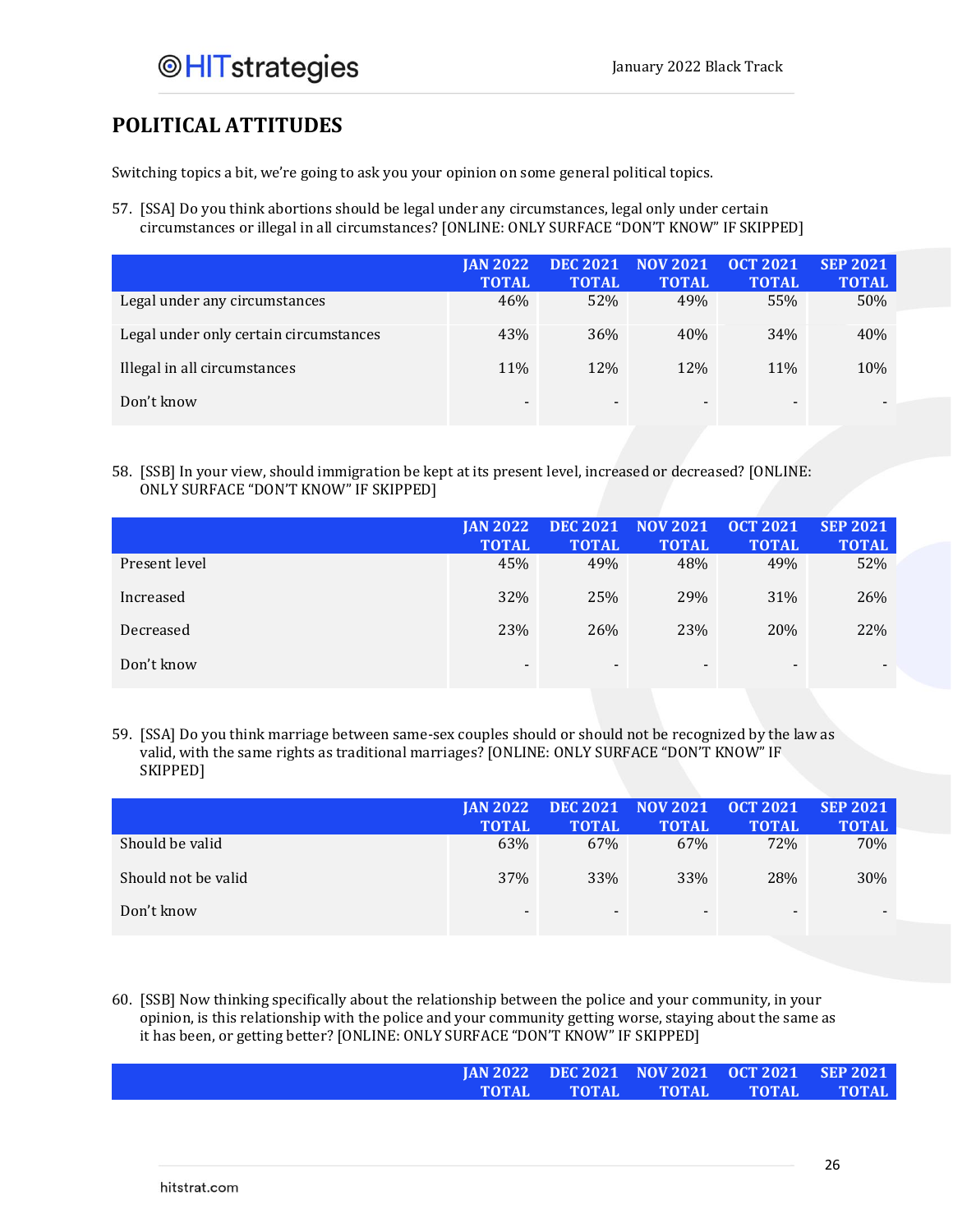January 2022 Black Track

| Getting worse    | 28%                      | 32%                      | 32%                      | 32%            | 27% |
|------------------|--------------------------|--------------------------|--------------------------|----------------|-----|
| Staying the same | 63%                      | 58%                      | 60%                      | 59%            | 64% |
| Getting better   | 10%                      | 9%                       | 8%                       | 9%             | 9%  |
| Don't know       | $\overline{\phantom{0}}$ | $\overline{\phantom{0}}$ | $\overline{\phantom{a}}$ | $\blacksquare$ |     |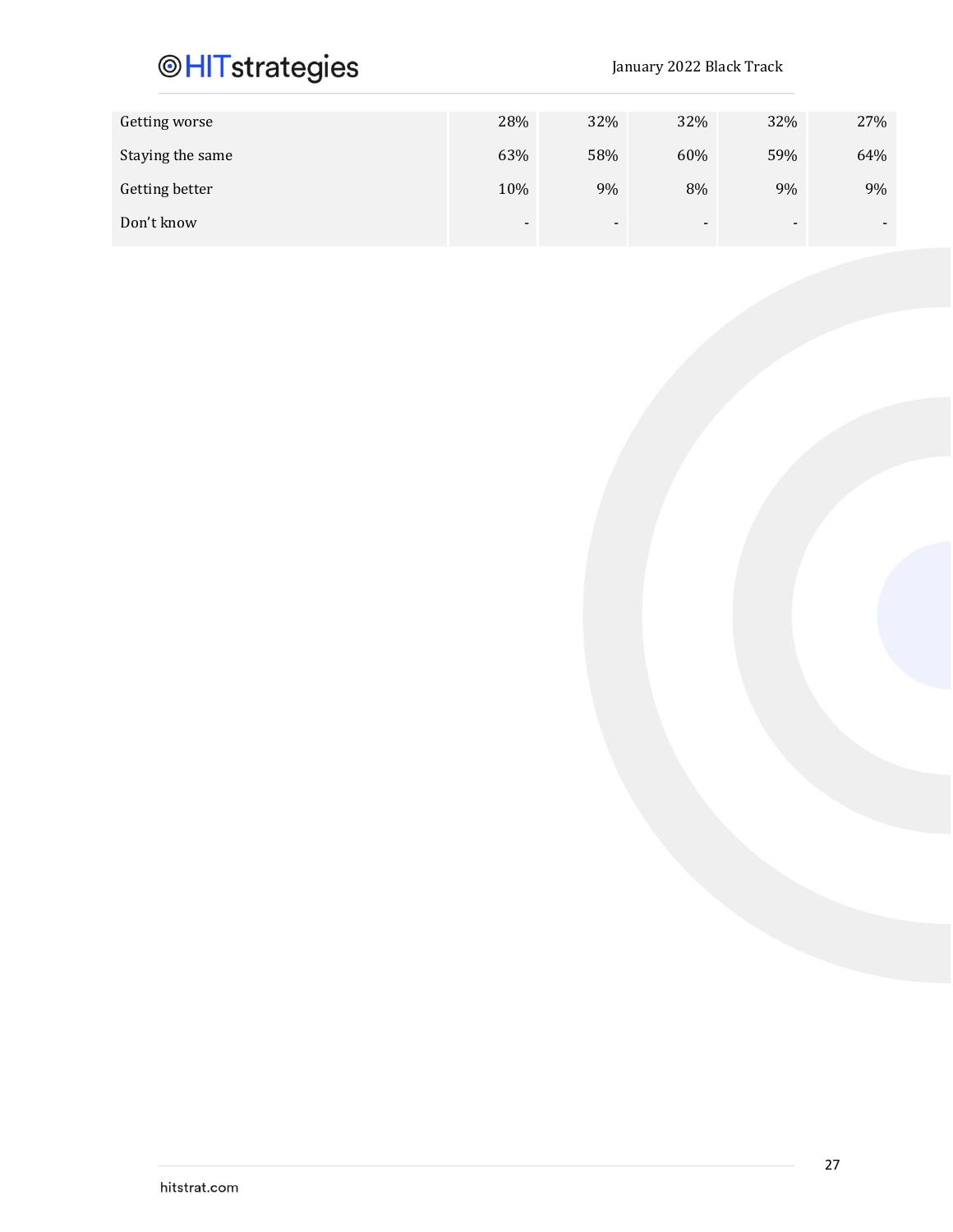## **DEMOGRAPHICS**

The last few questions are for statistical purposes only.

### 61. Do you think of yourself as…?

|                                                                         | <b>JAN 2022</b><br><b>TOTAL</b> |
|-------------------------------------------------------------------------|---------------------------------|
| Male                                                                    | 42%                             |
| Female                                                                  | 57%                             |
| Transgender man/trans man/female-to-male<br>(FTM)                       | $1\%$                           |
| Transgender woman/trans woman/male-to-<br>female (MTF)                  | $0\%$                           |
| Transgender AND gender nonconforming                                    |                                 |
| Genderqueer/gender nonconforming neither<br>exclusively male nor female | $0\%$                           |
| Additional gender category (or other); please<br>specify                |                                 |
| Refused                                                                 |                                 |

### 62. Do you think of yourself as…?

|                                      | <b>JAN 2022</b><br><b>TOTAL</b> |
|--------------------------------------|---------------------------------|
| Straight or heterosexual             | 88%                             |
| Lesbian or gay                       | 3%                              |
| Bisexual                             | 5%                              |
| Queer, pansexual, and/or questioning | $1\%$                           |
| Other, please specify                | 0%                              |
| Don't know                           | 0%                              |
| Refused                              | 2%                              |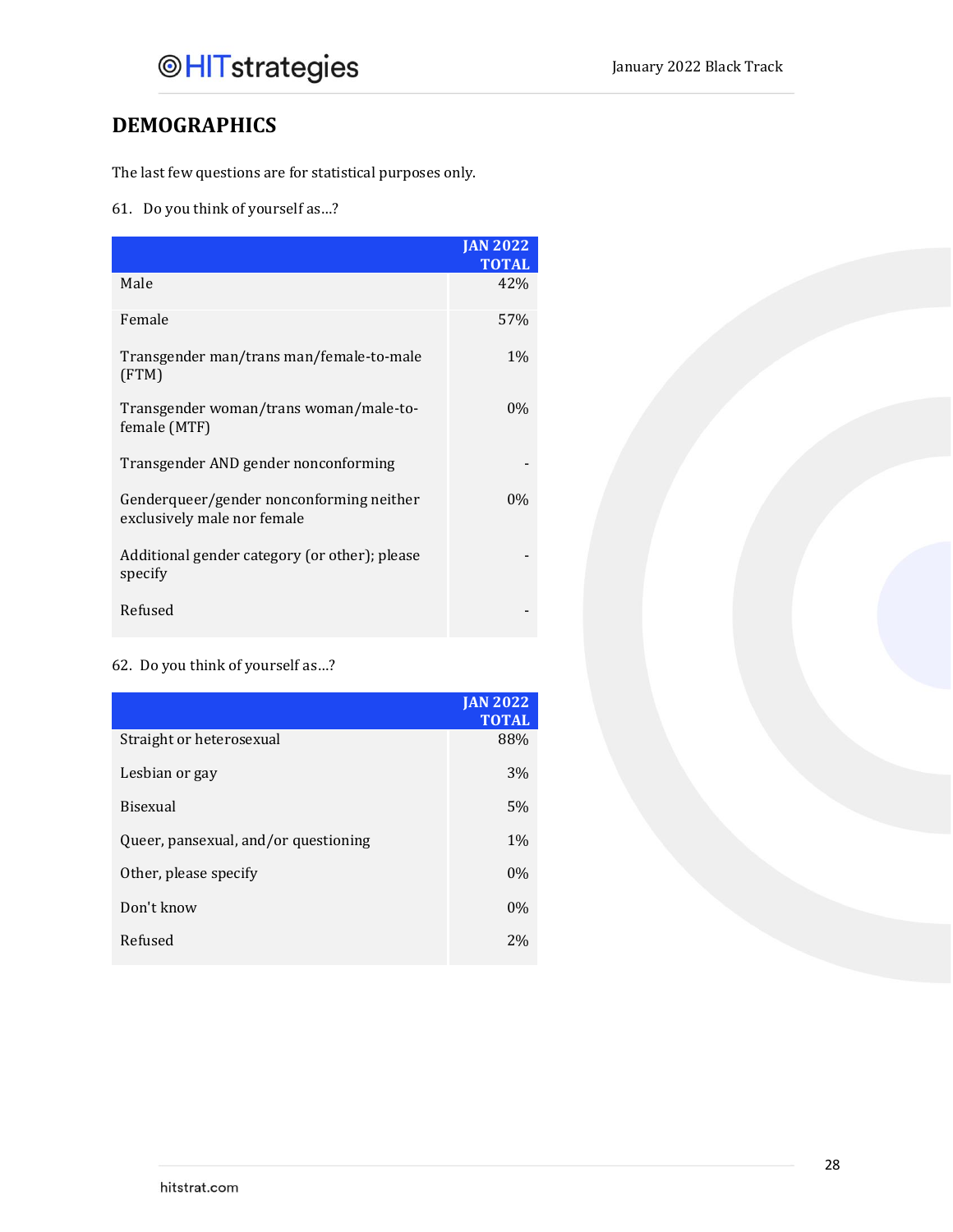63. Thinking about your approach to political issues, would you describe yourself as very progressive, somewhat progressive, moderate, somewhat conservative, or very conservative?

|                           | <b>JAN 2022</b> |
|---------------------------|-----------------|
|                           | <b>TOTAL</b>    |
| <b>Total progressive</b>  | 40%             |
| <b>Moderate</b>           | 43%             |
| <b>Total conservative</b> | 15%             |
|                           |                 |
| Very progressive          | 19%             |
|                           |                 |
| Somewhat progressive      | 21%             |
|                           |                 |
| Moderate                  | 43%             |
|                           |                 |
| Somewhat conservative     | 9%              |
|                           |                 |
| Very conservative         | 5%              |
|                           |                 |
| Refused                   | 2%              |
|                           |                 |

64. Including everyone who lives in your household, in which range does your total household yearly income fall?

|                        | <b>JAN 2022</b><br><b>TOTAL</b> |
|------------------------|---------------------------------|
| Under \$10,000         | 13%                             |
| \$10,000 to \$30,000   | 25%                             |
| \$30,000 to \$50,000   | 21%                             |
| \$50,000 to \$75,000   | 18%                             |
| \$75,000 to \$100,000  | 11%                             |
| \$100,000 to \$250,000 | 8%                              |
| More than \$250,000    | 2%                              |
| Don't know/Refused     | 3%                              |

65. What is the last year of schooling that you have completed?

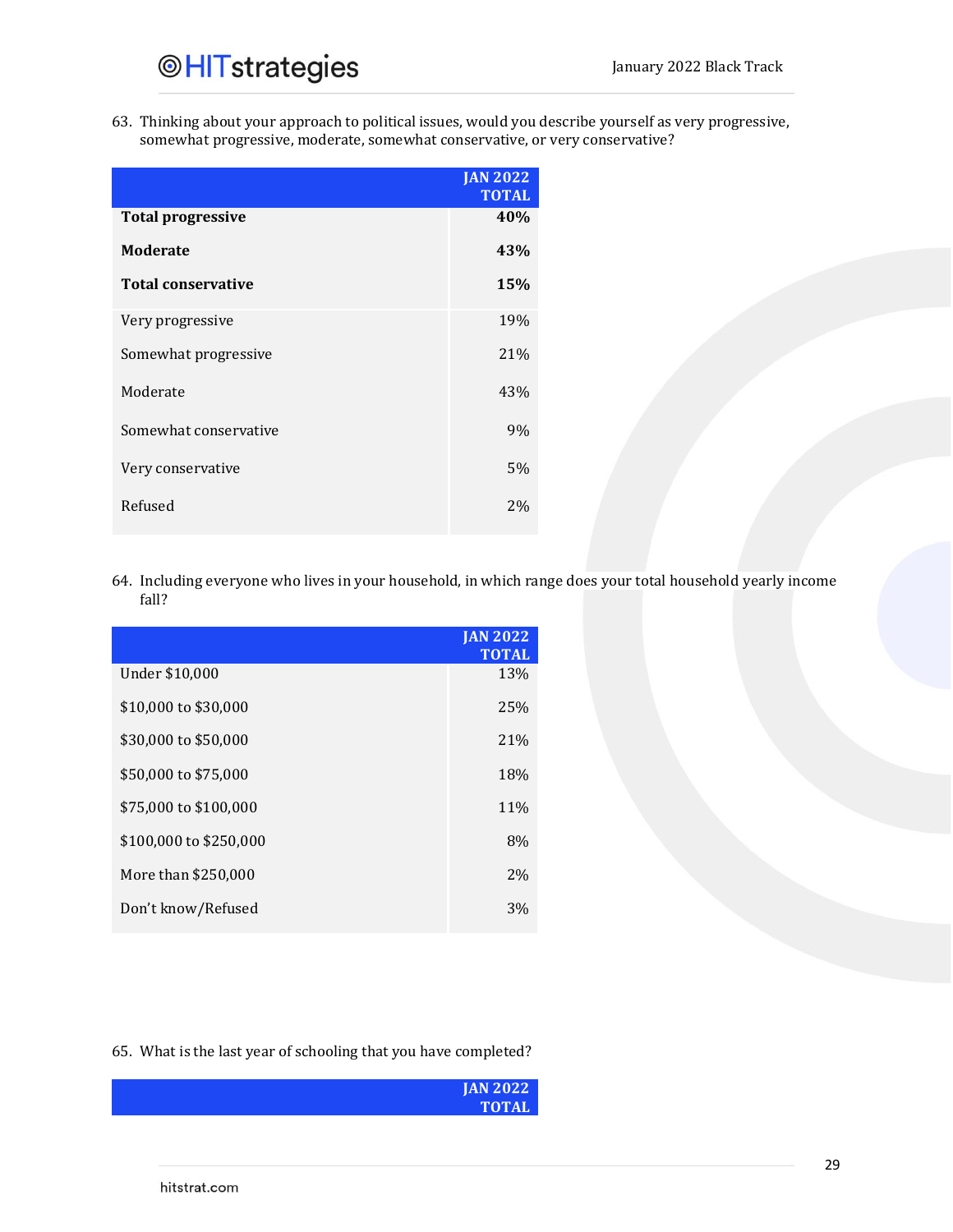| College                                    | 69%        |
|--------------------------------------------|------------|
| Non-college                                | <b>32%</b> |
| $1-11$ <sup>th</sup> grade                 | 4%         |
| High school graduate                       | 28%        |
| Some college – up to 2 years/ AA degree    | 37%        |
| College graduate/ Bachelors degree/ BA/ BS | <b>22%</b> |
| Postgraduate degree                        | 10%        |
| Refused                                    | $0\%$      |

66. [If Q66 = COLLEGE OR POSTGRAD] And did you attend an HBCU or Historically Black College or University?

|                | <b>JAN 2022</b> |
|----------------|-----------------|
|                | <b>TOTAL</b>    |
| Yes            | 33%             |
| N <sub>0</sub> | 67%             |
| Refused        | $1\%$           |

67. Are you married, unmarried living with a partner, single, separated, divorced or widowed?

|                        | <b>JAN 2022</b><br><b>TOTAL</b> |
|------------------------|---------------------------------|
| Married                | 27%                             |
| Unmarried with partner | 10%                             |
| Single                 | 45%                             |
| Separated/divorced     | 13%                             |
| Widowed                | 5%                              |
| Refused                | 1%                              |

### 68. Do you have any children 18 years of age or younger living in your household?

|     | <b>JAN 2022</b> |
|-----|-----------------|
|     | <b>TOTAL</b>    |
| Yes | 37%             |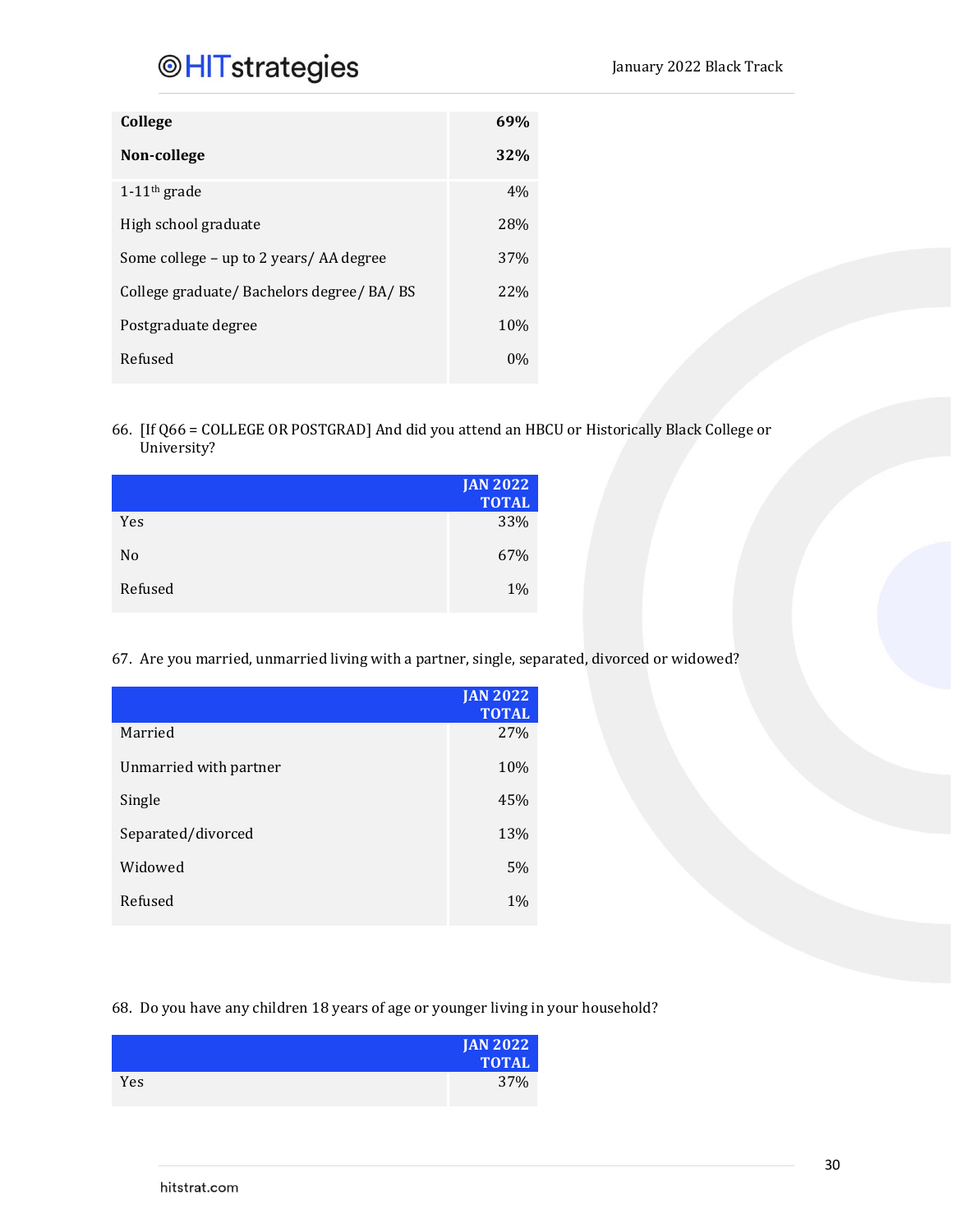| No      | 63% |
|---------|-----|
| Refused | -   |

69. Which one of the following best describes your work situation — are you employed, retired, disabled, unemployed, a student, or a homemaker?

|                                    | <b>JAN 2022</b><br><b>TOTAL</b> |
|------------------------------------|---------------------------------|
| Employed full-time                 | 41%                             |
| Employed part-time                 | 14%                             |
| Retired                            | 16%                             |
| Disabled                           | 7%                              |
| Unemployed                         | 10%                             |
| Unemployed as a result of COVID-19 | 4%                              |
| Student                            | 3%                              |
| Homemaker                          | 5%                              |
| Refused                            | $1\%$                           |

### 70. Do you live in a…?

|            | <b>JAN 2022</b><br><b>TOTAL</b> |
|------------|---------------------------------|
| Big city   | 33%                             |
| Small city | 17%                             |
| Suburb     | 32%                             |
| Small town | 7%                              |
| Rural area | 10%                             |
| Don't know | 1%                              |

71. Keeping in mind this is a confidential survey, were you born in the United States or another country?

|                                 | <b>JAN 2022</b><br><b>TOTAL</b> |
|---------------------------------|---------------------------------|
| I was born in the United States | 96%                             |
| I was born in another country   | 4%                              |
| Don't know/Refused              |                                 |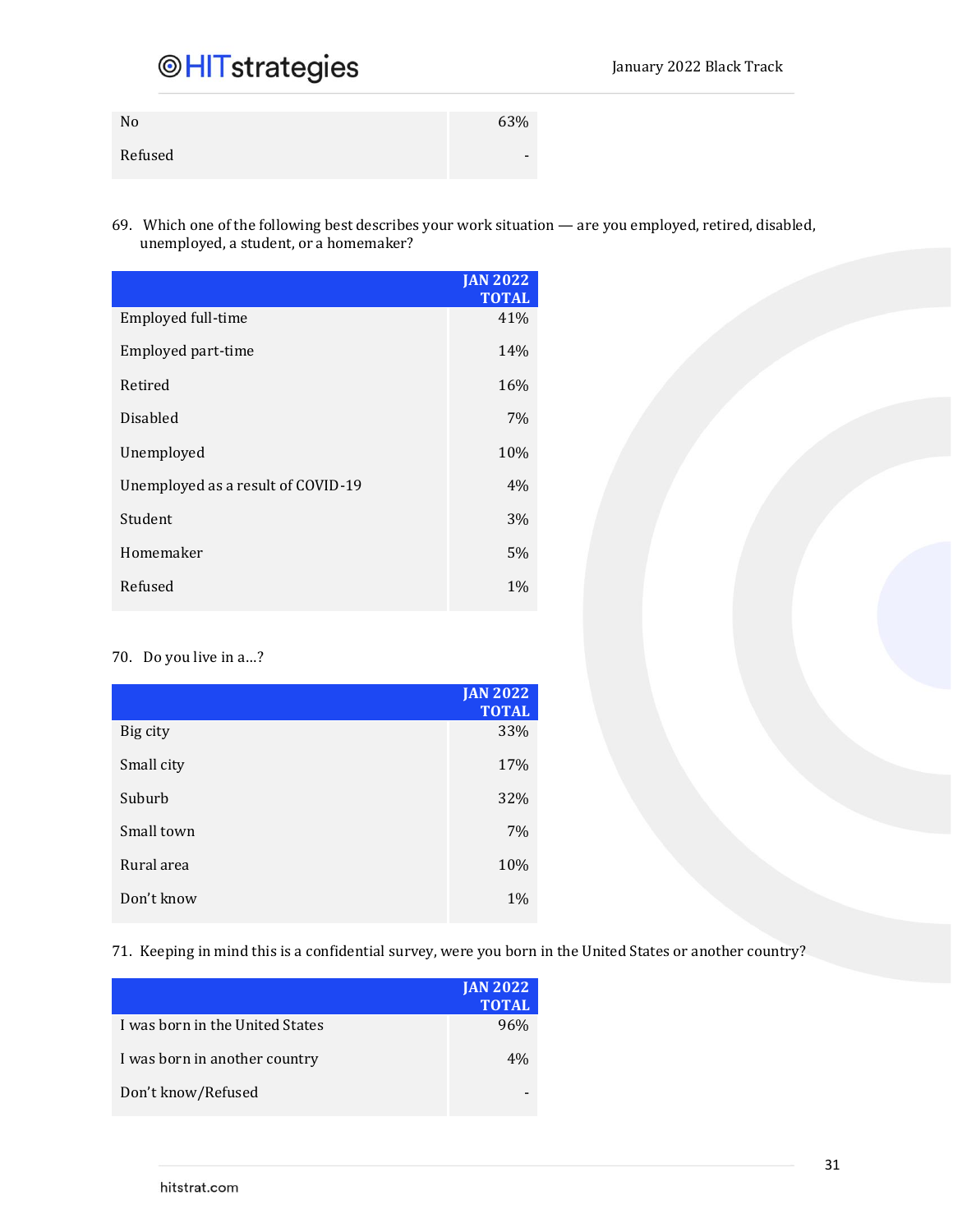72. Were your parents born in the United States or another country?

|                                     | <b>JAN 2022</b><br><b>TOTAL</b> |
|-------------------------------------|---------------------------------|
| Both were born in the United States | 91%                             |
| One was born in another country     | 4%                              |
| Both were born in another country   | 5%                              |
| Don't know/Refused                  | $1\%$                           |

73. Do you or does anyone in your household own a gun? [ONLINE: ONLY SURFACE "DON'T KNOW" IF SKIPPED]

|                                         | <b>IAN 2022</b><br><b>TOTAL</b> | <b>DEC 2021</b><br><b>TOTAL</b> | <b>NOV 2021</b><br><b>TOTAL</b> | <b>OCT 2021</b><br><b>TOTAL</b> | <b>SEP 2021</b><br><b>TOTAL</b> |
|-----------------------------------------|---------------------------------|---------------------------------|---------------------------------|---------------------------------|---------------------------------|
| Yes, I own a gun                        | 19%                             | <b>19%</b>                      | 19%                             | 21%                             | 16%                             |
| Yes, someone in my household owns a gun | 11%                             | 11%                             | 9%                              | 13%                             | 10%                             |
| No, no one in my household owns a gun   | 70%                             | 70%                             | 72%                             | 66%                             | 75%                             |
| Don't know                              | $\qquad \qquad \blacksquare$    | $\overline{\phantom{a}}$        | $\overline{\phantom{a}}$        | -                               |                                 |

74. [RLGN] People practice their religion in different ways. Outside of attending religious services, how often do you pray?

|                     | <b>JAN 2022</b><br><b>TOTAL</b> | <b>DEC 2021</b><br><b>TOTAL</b> | <b>NOV 2021</b><br><b>TOTAL</b> | <b>OCT 2021</b><br><b>TOTAL</b> | <b>SEP 2021</b><br><b>TOTAL</b> |
|---------------------|---------------------------------|---------------------------------|---------------------------------|---------------------------------|---------------------------------|
| Several times a day | 44%                             | 39%                             | 39%                             | 36%                             | 37%                             |
| Once a day          | 18%                             | 18%                             | 18%                             | 18%                             | 17%                             |
| A few times a week  | 14%                             | 14%                             | 17%                             | 19%                             | 15%                             |
| A few times a month | 6%                              | 8%                              | 7%                              | 6%                              | 8%                              |
| Seldom              | 10%                             | 11%                             | 11%                             | 12%                             | 13%                             |
| Never               | 8%                              | 10%                             | 9%                              | 9%                              | 9%                              |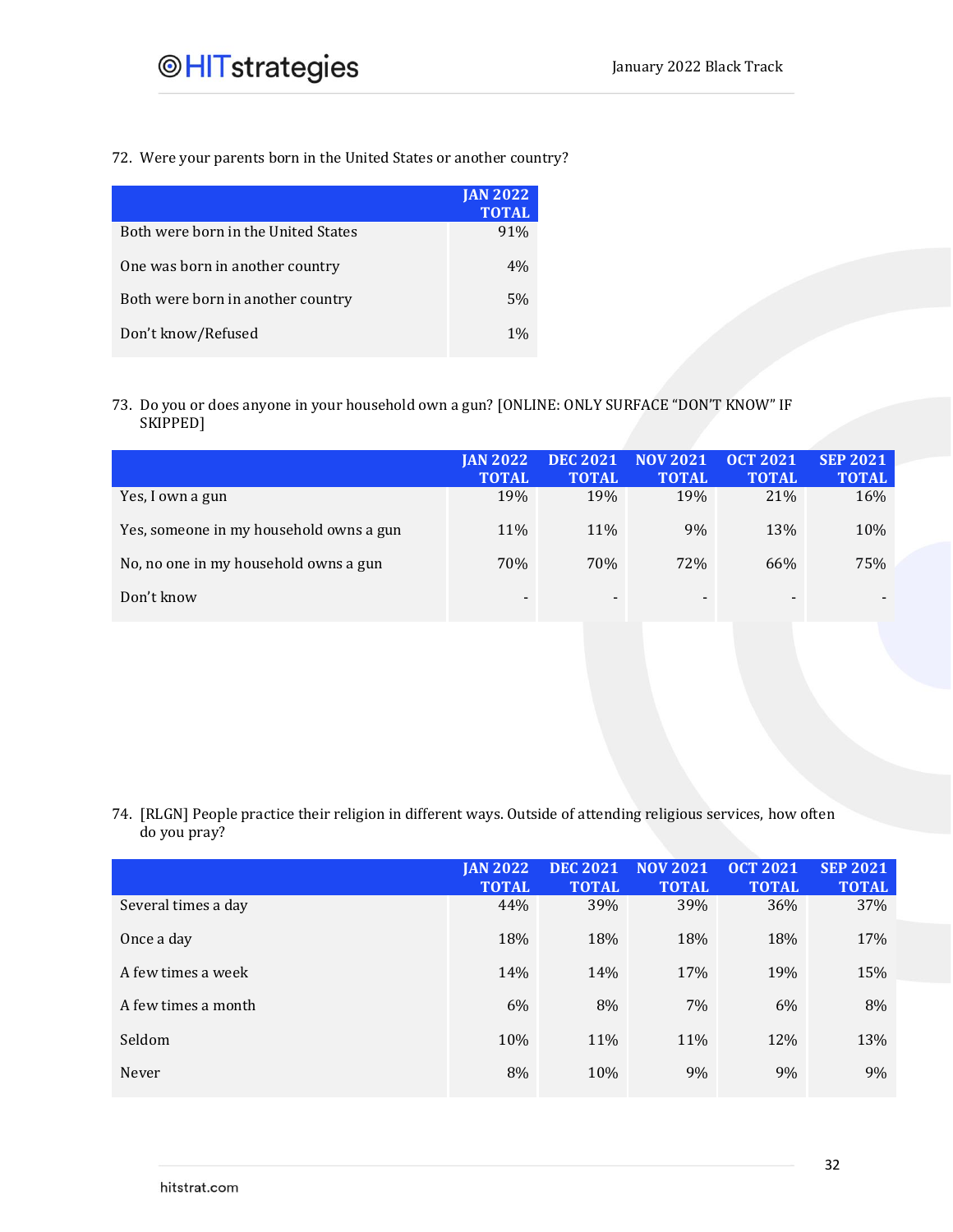75. [RLGN] What is your religion? [ONLINE ONLY SURFACE REFUSED IF QUESTION SKIPPED]

|                                 | <b>JAN 2022</b><br><b>TOTAL</b> | <b>DEC 2021</b><br><b>TOTAL</b> | <b>NOV 2021</b><br><b>TOTAL</b> | <b>OCT 2021</b><br><b>TOTAL</b> | <b>SEP 2021</b><br><b>TOTAL</b> |
|---------------------------------|---------------------------------|---------------------------------|---------------------------------|---------------------------------|---------------------------------|
| Christian                       | 72%                             | 66%                             | 69%                             | 68%                             | 70%                             |
| African-Centered Religion       | 3%                              | 5%                              | 5%                              | 4%                              | 5%                              |
| Jewish                          | 1%                              | $0\%$                           | 0%                              | $0\%$                           | $0\%$                           |
| Muslim                          | 2%                              | 2%                              | 1%                              | $2\%$                           | $1\%$                           |
| Mormon, Latter Day Saints (LDS) | $0\%$                           | 0%                              | $0\%$                           | $0\%$                           | $0\%$                           |
| Other, please specify           | 8%                              | 10%                             | 7%                              | $0\%$                           | 7%                              |
| None                            | 13%                             | 17%                             | 17%                             | 18%                             | 17%                             |
| Refused                         |                                 |                                 |                                 |                                 |                                 |

### 76. [RLGN] [If Q76= CHRISTIAN] What denomination do you identify with? [ONLINE ONLY SURFACE REFUSED IF QUESTION SKIPPED]

|                                                                                                                                                                  | <b>JAN 2022</b><br><b>TOTAL</b> | <b>DEC 2021</b><br><b>TOTAL</b> | <b>NOV 2021</b><br><b>TOTAL</b> | <b>OCT 2021</b><br><b>TOTAL</b> | <b>SEP 2021</b><br><b>TOTAL</b> |  |
|------------------------------------------------------------------------------------------------------------------------------------------------------------------|---------------------------------|---------------------------------|---------------------------------|---------------------------------|---------------------------------|--|
| Mainline protestant (Disciples of Christ,<br>Episcopal Church, Lutheran, Presbyterian,<br>Reformed Church in America, United Church of<br>Christ, and Methodist) | 13%                             | 13%                             | 15%                             | 15%                             | 16%                             |  |
| Evangelical Protestant (including Pentecostal,<br>Missionary Baptist, Full Gospel Baptist,                                                                       | 37\%                            | <b>37%</b>                      | 35%                             | 37%                             | 35%                             |  |
| Southern Baptist)<br>Unity                                                                                                                                       | $1\%$                           | $2\%$                           | 2%                              | $3\%$                           | $1\%$                           |  |
| Unitarian Universalist                                                                                                                                           | 1%                              | $1\%$                           |                                 | $0\%$                           | $1\%$                           |  |
| Church of God in Christ                                                                                                                                          | 15%                             | 14%                             | 17%                             | 17%                             | 14%                             |  |
| Quaker                                                                                                                                                           | 1%                              | $0\%$                           | $0\%$                           | $0\%$                           | $0\%$                           |  |